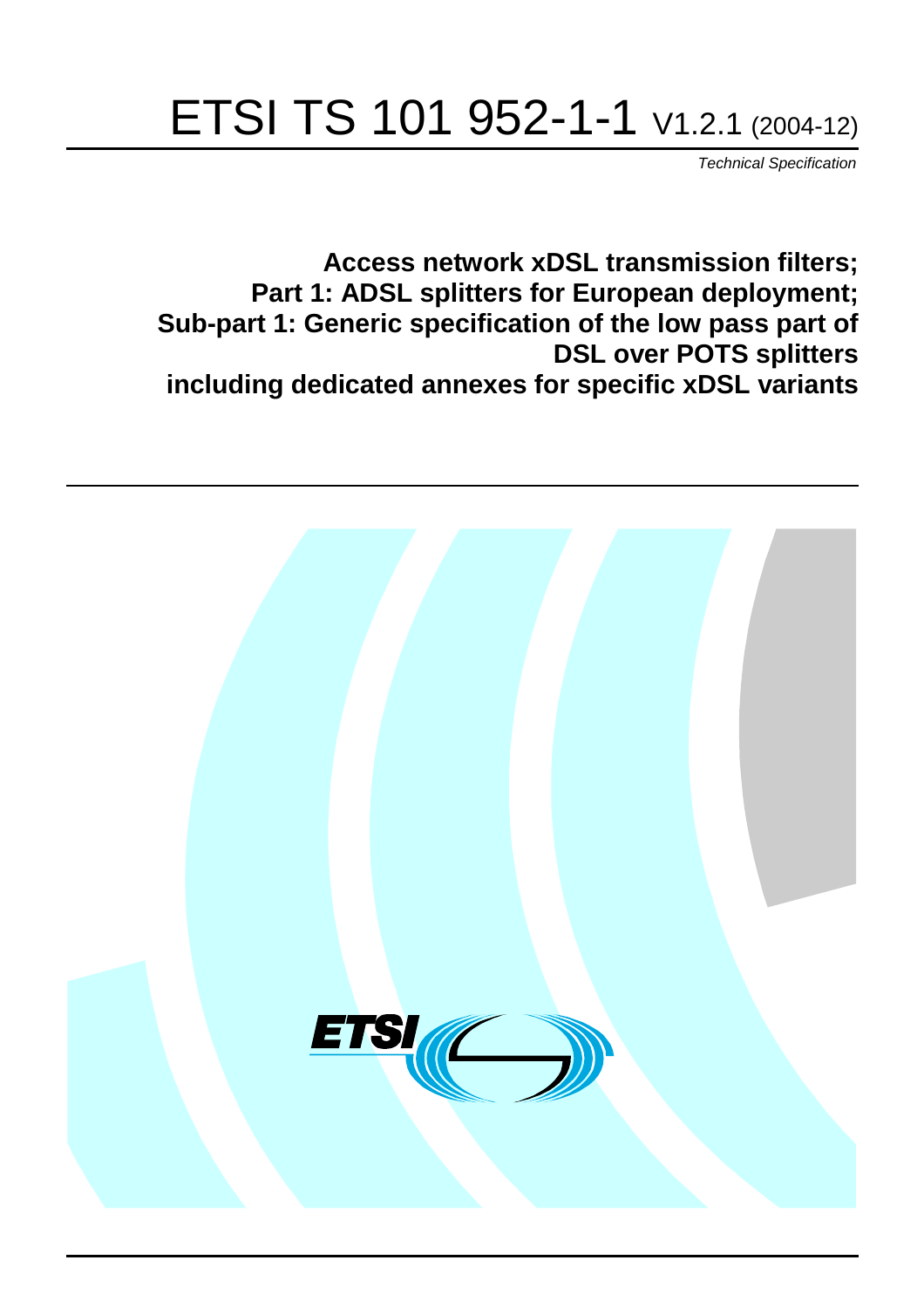Reference

RTS/AT-010111-01-01

Keywords ADSL, VDSL, POTS, splitter

#### **ETSI**

#### 650 Route des Lucioles F-06921 Sophia Antipolis Cedex - FRANCE

Tel.: +33 4 92 94 42 00 Fax: +33 4 93 65 47 16

Siret N° 348 623 562 00017 - NAF 742 C Association à but non lucratif enregistrée à la Sous-Préfecture de Grasse (06) N° 7803/88

#### **Important notice**

Individual copies of the present document can be downloaded from: [http://www.etsi.org](http://www.etsi.org/)

The present document may be made available in more than one electronic version or in print. In any case of existing or perceived difference in contents between such versions, the reference version is the Portable Document Format (PDF). In case of dispute, the reference shall be the printing on ETSI printers of the PDF version kept on a specific network drive within ETSI Secretariat.

Users of the present document should be aware that the document may be subject to revision or change of status. Information on the current status of this and other ETSI documents is available at <http://portal.etsi.org/tb/status/status.asp>

If you find errors in the present document, please send your comment to one of the following services: [http://portal.etsi.org/chaircor/ETSI\\_support.asp](http://portal.etsi.org/chaircor/ETSI_support.asp)

#### **Copyright Notification**

No part may be reproduced except as authorized by written permission. The copyright and the foregoing restriction extend to reproduction in all media.

> © European Telecommunications Standards Institute 2004. All rights reserved.

**DECT**TM, **PLUGTESTS**TM and **UMTS**TM are Trade Marks of ETSI registered for the benefit of its Members. **TIPHON**TM and the **TIPHON logo** are Trade Marks currently being registered by ETSI for the benefit of its Members. **3GPP**TM is a Trade Mark of ETSI registered for the benefit of its Members and of the 3GPP Organizational Partners.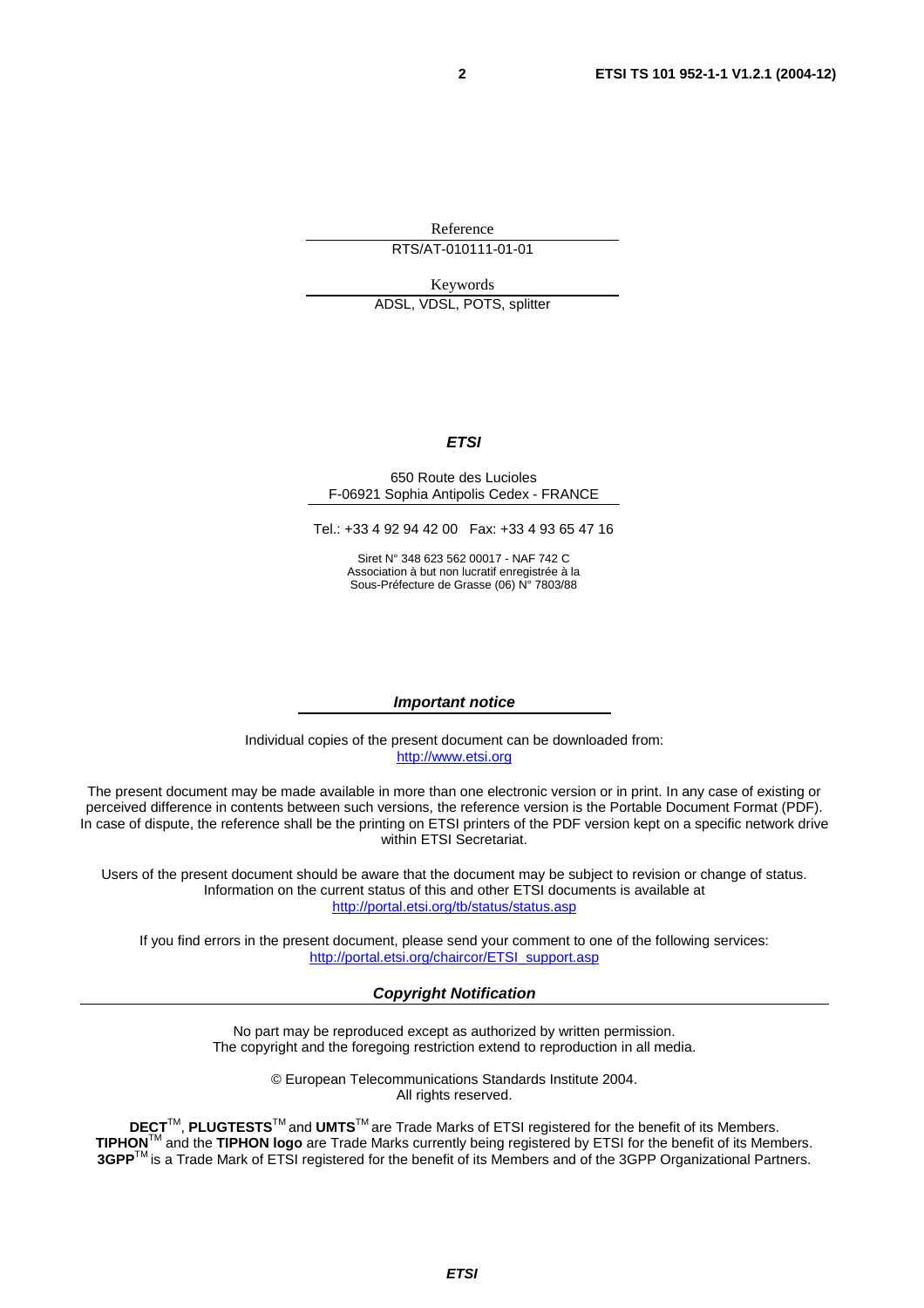## Contents

| $\mathbf{I}$   |  |
|----------------|--|
| 2              |  |
| 3              |  |
| 3.1            |  |
| 3.2            |  |
| 3.3            |  |
| 4<br>4.1       |  |
| 5              |  |
| 5.1            |  |
| 5.1.1          |  |
| 5.1.2          |  |
| 5.2            |  |
| 5.2.1          |  |
| 5.2.2          |  |
| 5.2.3          |  |
| 5.2.4          |  |
| 5.2.5          |  |
| 5.2.6          |  |
| 5.2.7          |  |
| 5.3            |  |
| 6              |  |
| 6.1            |  |
| 6.1.1          |  |
| 6.1.2          |  |
| 6.2            |  |
| 6.2.1          |  |
| 6.2.2          |  |
| 6.2.3<br>6.2.4 |  |
| 6.3            |  |
| 6.3.1          |  |
| 6.3.2          |  |
| 6.3.3          |  |
| 6.4            |  |
| 6.4.1          |  |
| 6.4.2          |  |
| 6.4.2.1        |  |
| 6.4.2.2        |  |
| 6.5            |  |
| 6.5.1          |  |
| 6.5.2          |  |
| 6.6            |  |
| 6.6.1          |  |
| 6.6.2          |  |
| 6.7            |  |
| 6.8            |  |
| 6.9            |  |
| 6.9.1          |  |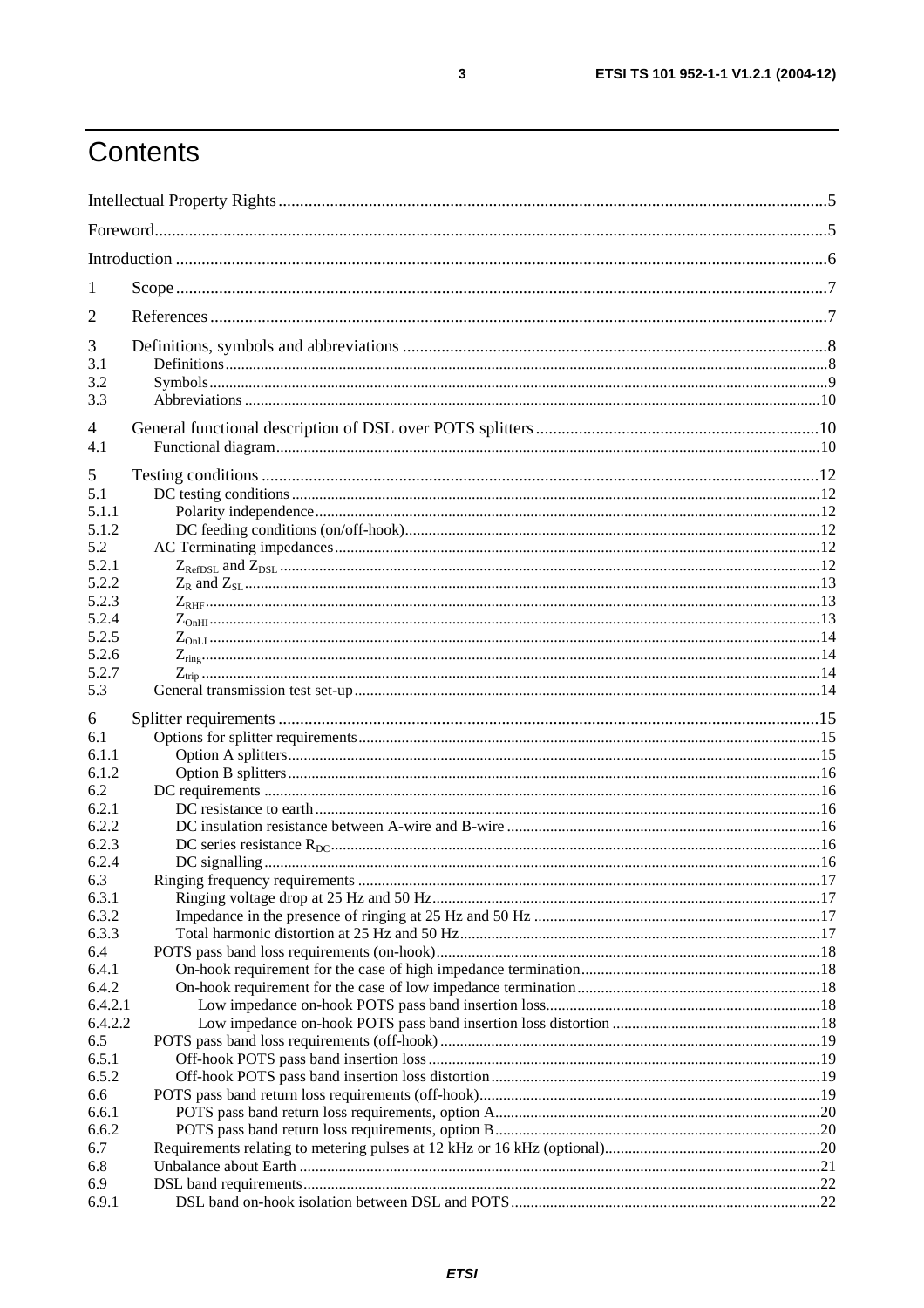| 6.9.2  |                               |                                                             |  |
|--------|-------------------------------|-------------------------------------------------------------|--|
| 6.10   |                               |                                                             |  |
| 6.10.1 |                               |                                                             |  |
| 6.10.2 |                               |                                                             |  |
| 6.11   |                               |                                                             |  |
| 6.11.1 |                               |                                                             |  |
| 6.11.2 |                               |                                                             |  |
| 6.12   |                               |                                                             |  |
| 6.13   |                               |                                                             |  |
| 6.14   |                               |                                                             |  |
|        | <b>Annex A (normative):</b>   |                                                             |  |
| A.1    |                               |                                                             |  |
| A.1.1  |                               |                                                             |  |
| A.1.2  |                               |                                                             |  |
| A.1.3  |                               |                                                             |  |
| A.1.4  |                               |                                                             |  |
| A.1.5  |                               |                                                             |  |
| A.1.6  |                               |                                                             |  |
| A.1.7  |                               |                                                             |  |
| A.2    |                               |                                                             |  |
| A.3    |                               |                                                             |  |
|        | <b>Annex B</b> (informative): | Test related to POTS transient effects (see clause 6.13) 33 |  |
|        | <b>Annex C</b> (informative): |                                                             |  |
|        |                               |                                                             |  |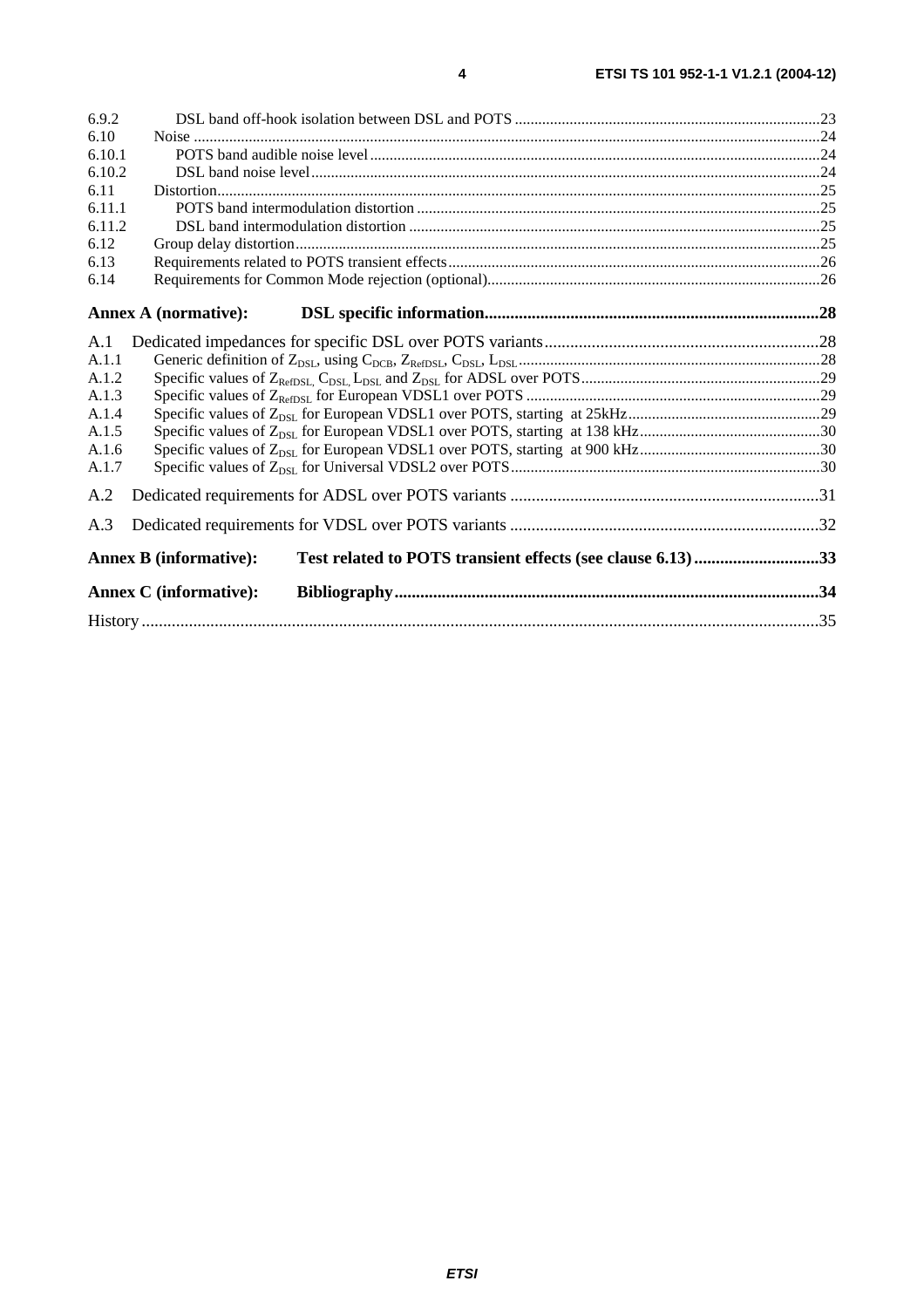## Intellectual Property Rights

IPRs essential or potentially essential to the present document may have been declared to ETSI. The information pertaining to these essential IPRs, if any, is publicly available for **ETSI members and non-members**, and can be found in ETSI SR 000 314: *"Intellectual Property Rights (IPRs); Essential, or potentially Essential, IPRs notified to ETSI in respect of ETSI standards"*, which is available from the ETSI Secretariat. Latest updates are available on the ETSI Web server (<http://webapp.etsi.org/IPR/home.asp>).

Pursuant to the ETSI IPR Policy, no investigation, including IPR searches, has been carried out by ETSI. No guarantee can be given as to the existence of other IPRs not referenced in ETSI SR 000 314 (or the updates on the ETSI Web server) which are, or may be, or may become, essential to the present document.

## Foreword

This Technical Specification (TS) has been produced by ETSI Technical Committee Access and Terminals (AT).

The present document is part 1, sub-part 1 of a multi-part deliverable covering Access Network xDSL Transmission Filters, as identified below:

#### Part 1: "ADSL splitters for European deployment";

**Sub-part 1:"Generic specification of the low pass part of DSL over POTS splitters including dedicated annexes for specific xDSL variants";** 

Sub-part 2: "Specification of the high pass part of ADSL/POTS splitters";

Sub-part 3: "Specification of ADSL/ISDN splitters";

Sub-part 4: "Specification of ADSL over "ISDN or POTS" universal splitters";

Sub-part 5: "Specification for ADSL over POTS distributed filters".

- Part 2: "VDSL splitters for European deployment".
- NOTE 1: The choice of a multi-part format for the present document is to facilitate maintenance and future enhancements.
- NOTE 2: The sub-parts 1 and 2 must be considered together to both specify and test the low pass and the high pass parts of a splitter: Use the present document together with TS 101 952 part 1 sub-part 2 [19] and TS 101 952 part 2 sub-part 2 [20]. We also recommend to use the present document together with the documents on splitter tests TR 101 953 part 1 sub-part 1 [15] and TR 101 953 part 2 sub-part 1 [17] TR 101 953 part 1 sub-part 2 and TR 101 953 part 2 sub-part 2 (see bibliography).
- NOTE 3: Before the publication of the present document, Part 1 covered splitters for ADSL, while part 2 covered splitters for VDSL. As the present document covers all DSL over POTS variants, the TS 101 952-2-1 will be made historical, as its updated content has become part of the present document. As listed above the sub-parts 2 to 5 of part 1 are still limited to ADSL, while the part 2 sub-parts 2 and 3 are limited to VDSL. However, in line with the present document, which became a generic version, it is the intention to combine the sub-parts 2 and 3 of part 1 and part 2 in generic version for all types of DSL. This work will be done by the committees TM6 and AT-A. When this is achieved, part 2 can be made historical.

The present document is fully in line with initiative "eEurope 2002 - An Information Society For All", under "The contribution of European standardization to the eEurope Initiative, A rolling Action Plan" especially under the key objective of a cheaper, faster and secure Internet.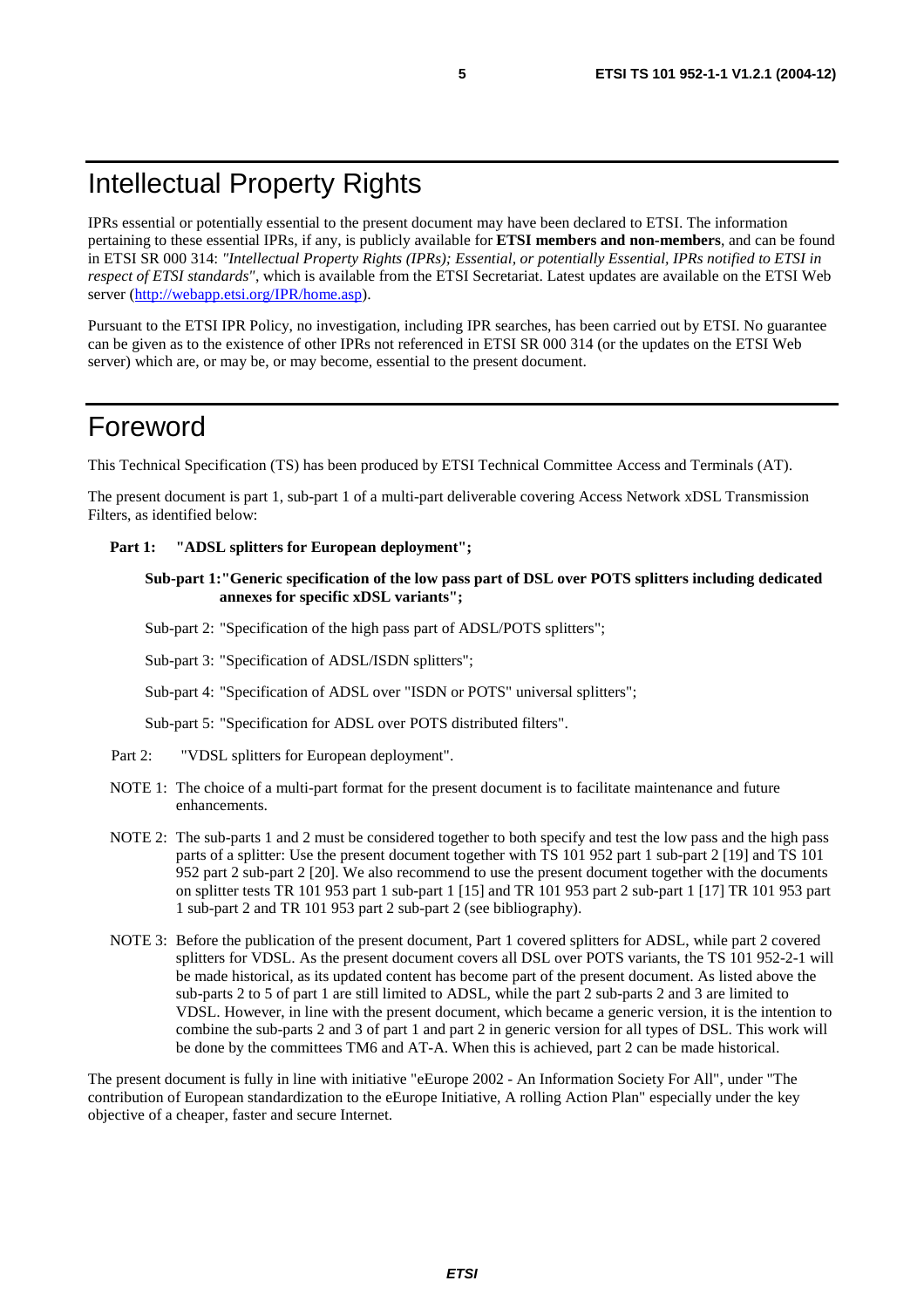## Introduction

#### Remarks on and limitations of the present document

The present document is derived from a previous specification of a lowpass splitter for ADSL over POTS, applicable at the LE (i.e. network) side at the Local Exchange (LE) and at the Terminal Equipment (TE) (i.e. user) side of the line, for which there was not made any distinction in functionality and requirements at the LE and at the TE side. To make the document more generic, it is now extended for other DSL systems, such as VDSL. However, a number of limitations and remarks should be listed:

- 1) In the present document, the requirements are specified for the LE side splitters at the LE and for the corresponding splitter at the TE side. The requirements for splitters at the LE side, but located at the remote cabinet and for the corresponding splitters at the TE side are for further study.
- 2) The present document does not contain the requirements for splitters, which can handle both POTS and ISDN. These so-called ADSL over "ISDN or POTS" universal splitters are specified in a separate document.
- 3) The present document of the DSL over POTS splitter was gained from the experience with passive and static DSL splitters, the original state of the art for this application. Also the experience was gained with identical requirements at either side of the line. Therefore, the requirements in the present document are primarily intended for passive and static filters, with identical requirements for the LE side and the TE side of the line. A diversification between splitters requirements at either side of the line should be possible in the future.
- 4) Moreover, there are other classes of filters possible, besides passive and static splitters. Such active and/or dynamic filters are composed of other elements than passive components. Active splitters might require different requirements and test methods to be specified. Indeed, the dynamic behaviour of the splitter could allow the requirements to differ depending on the state of the line, e.g. requiring isolation, attenuation, rejection and insertion loss values to be adapted to the on-hook and the off-hook state of the line. This is for further study.
- 5) Furthermore, this version of the DSL splitter requirements is conceived for so-called ADSL EC (Echo Cancelled), which has spectra, with the upstream overlapping the downstream. However, ADSL with FDD (Frequency Division Duplexing) is often preferred as the only ADSL variant for deployment. Similarly VDSL only uses FDD. The FDD variant may allow less splitter isolation from POTS to the DSL system, in certain DSL bands where no local receiver is present, but only TX DSL signals are generated.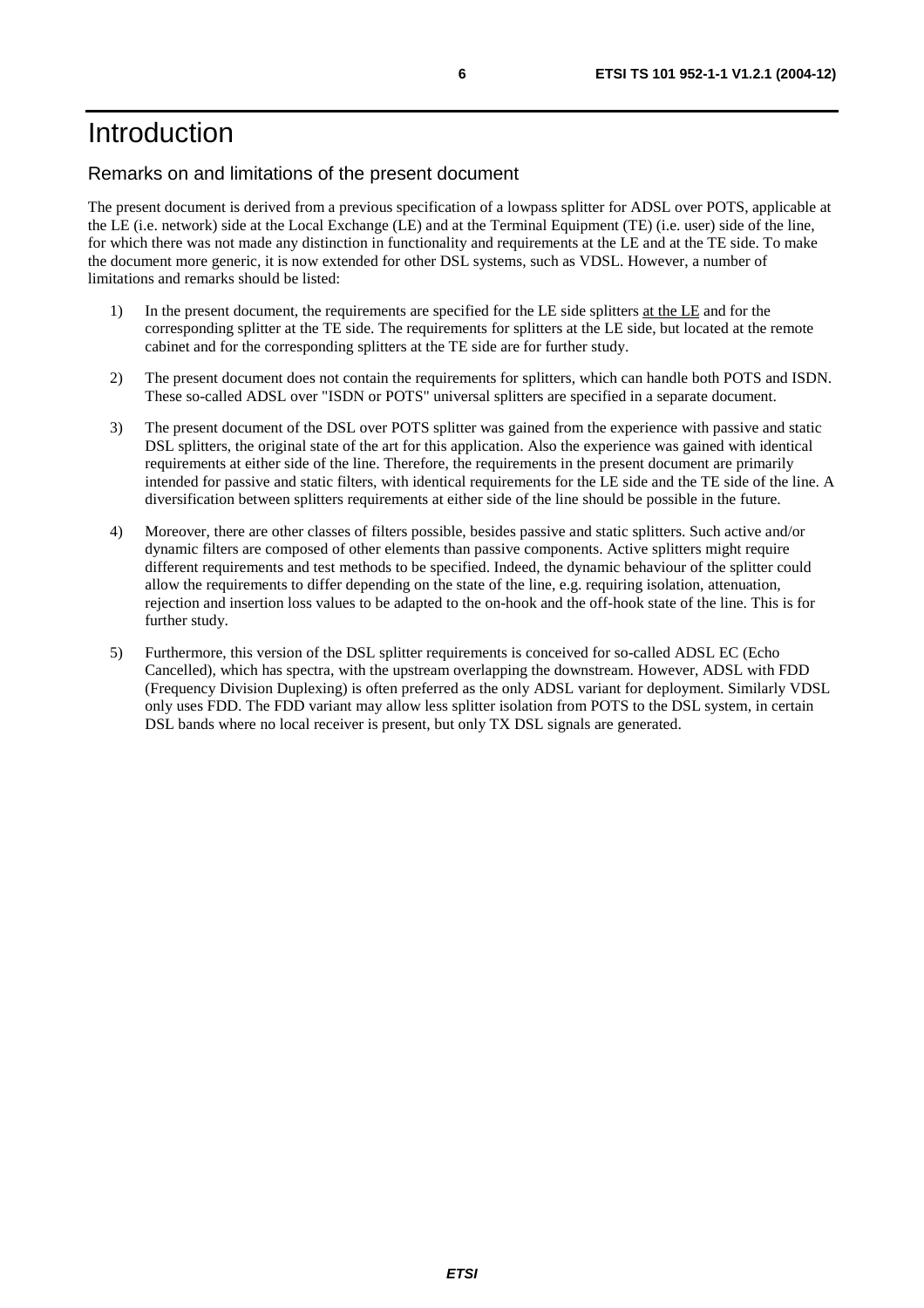## 1 Scope

The present document specifies requirements and test methods for the low pass part of DSL over POTS splitters. These splitters are intended to be installed at the LE (i.e. network) side of the local loop, either at the local exchange or at a remote cabinet, and at the TE (i.e. user) side near the NTP. In the case of splitters at the TE side, the present document specifies the central splitter that is intended for use at the demarcation point of the customer premises. Splitters with a distributed topology, called distributed filters, are not within the scope of the present document.

The majority of requirements in the present document are generic and applicable to all DSL over POTS central splitters. In the case where any requirements are applicable to only one particular flavour of DSL, this is clearly indicated in the clause describing the requirement. The relevant information about requirements for specific DSL systems is given in annex A.

The splitter filter, as specified by the present document, may be implemented as an independent unit, separately from the DSL transceiver, or may be integrated with the DSL termination unit. The splitter may also be integrated with the base band termination unit (e.g. POTS line card), however this is outside of the scope of the present document.

## 2 References

The following documents contain provisions, which, through reference in this text, constitute provisions of the present document.

- References are either specific (identified by date of publication and/or edition number or version number) or non-specific.
- For a specific reference, subsequent revisions do not apply.
- For a non-specific reference, the latest version applies.

Referenced documents which are not found to be publicly available in the expected location might be found at <http://docbox.etsi.org/Reference>

- [1] ETSI TBR 038: "Public Switched Telephone Network (PSTN); Attachment requirements for a terminal equipment incorporating an analogue handset function capable of supporting the justified case service when connected to the analogue interface of the PSTN in Europe".
- [2] ETSI TR 102 139: "Compatibility of POTS terminal equipment with xDSL systems".
- [3] ITU-T Recommendation O.42: "Equipment to measure non-linear distortion using the 4-tone intermodulation method".
- [4] ETSI TBR 021: "Terminal Equipment (TE); Attachment requirements for pan-European approval for connection to the analogue Public Switched Telephone Networks (PSTNs) of TE (excluding TE supporting the voice telephony service) in which network addressing, if provided, is by means of Dual Tone Multi Frequency (DTMF) signalling".
- [5] ETSI TR 101 728: "Access and Terminals (AT); Study for the specification of low pass filter section of POTS/ADSL splitters".
- [6] ITU-T Recommendation O.41: "Psophometer for use on telephone-type circuits".
- [7] ITU-T Recommendation O.9: "Measuring arrangements to assess the degree of unbalance about earth".
- [8] Void.
- [9] ETSI ES 201 970: "Access and Terminals (AT); Public Switched Telephone Network (PSTN); Harmonized specification of physical and electrical characteristics at a 2-wire analogue presented Network Termination Point (NTP)".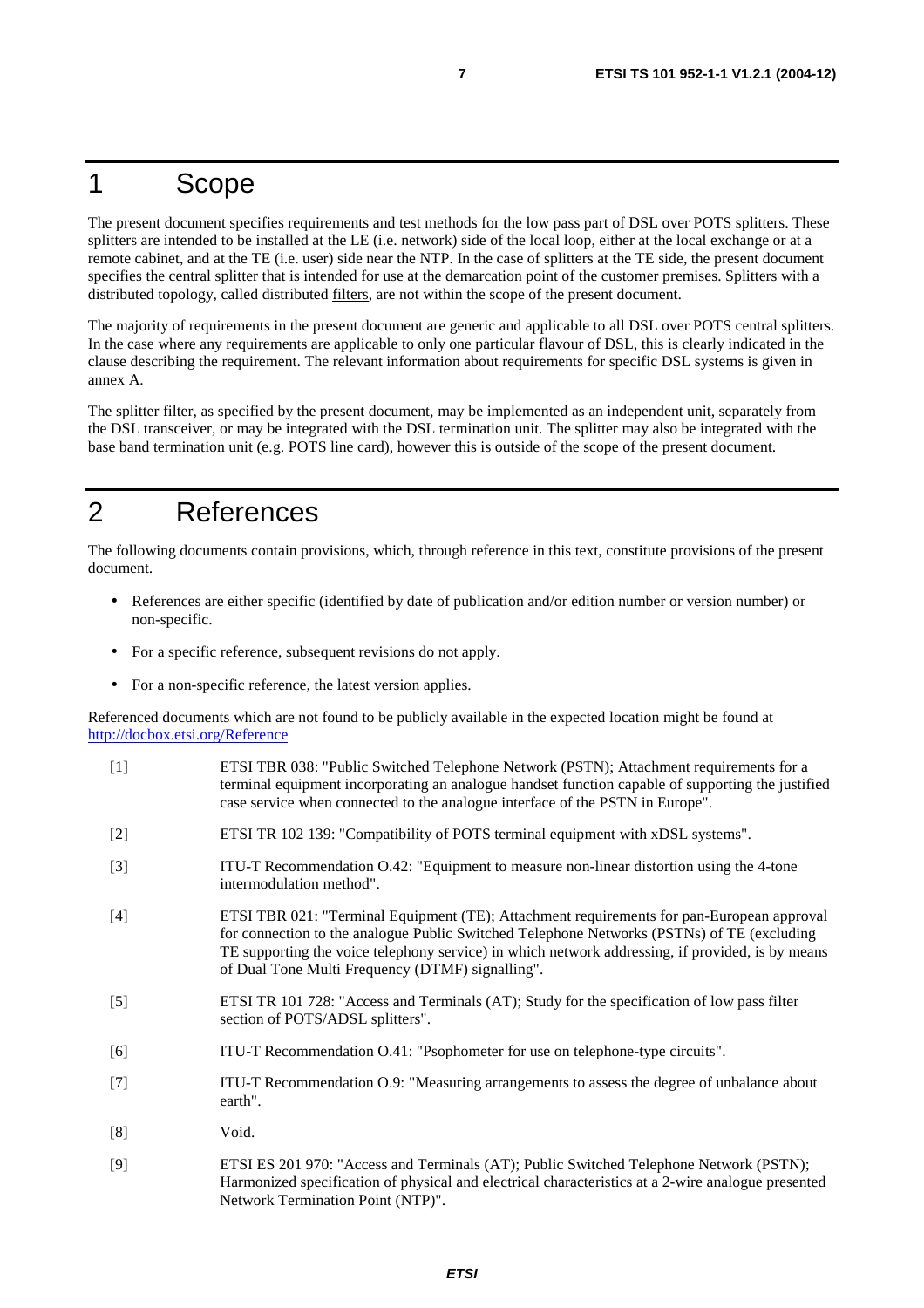| $[10]$ | ETSI EN 300 659 (all parts): "Access and Terminals (AT); Analogue access to the Public<br>Switched Telephone Network (PSTN); Subscriber line protocol over the local loop for display<br>(and related) services".                                                                            |
|--------|----------------------------------------------------------------------------------------------------------------------------------------------------------------------------------------------------------------------------------------------------------------------------------------------|
| $[11]$ | ETSI ES 200 778 (all parts): "Access and Terminals (AT); Analogue access to the Public Switched<br>Telephone Network (PSTN); Protocol over the local loop for display and related services;<br>Terminal equipment requirements".                                                             |
| $[12]$ | ETSI EN 300 001: "Attachments to the Public Switched Telephone Network (PSTN); General<br>technical requirements for equipment connected to an analogue subscriber interface in the PSTN".                                                                                                   |
| $[13]$ | ETSI ES 201 729: "Public Switched Telephone Network (PSTN); 2-wire analogue voice band<br>switched interfaces; Timed break recall (register recall); Specific requirements for terminals".                                                                                                   |
| $[14]$ | ETSI ES 201 187: "2-wire analogue voice band interfaces; Loop Disconnect (LD) dialling specific<br>requirements".                                                                                                                                                                            |
| $[15]$ | ETSI TR 101 953-1-1: "Access and Terminals (AT); Unified and Generic Testing Methods for<br>European Specific DSL splitters; Part 1: ADSL splitters for European deployment;<br>Sub-part 1: Specification of Testing methods for Low Pass part of ADSL/POTS splitters".                      |
| $[16]$ | Void.                                                                                                                                                                                                                                                                                        |
| $[17]$ | ETSI TR 101 953-2-1: "Access network xDSL transmission filters; Part 2: VDSL splitters for<br>European deployment; Sub-part 1: Specification of Testing methods for low pass part of<br>VDSL/POTS splitters".                                                                                |
| $[18]$ | Void.                                                                                                                                                                                                                                                                                        |
| $[19]$ | ETSI TS 101 952-1-2: "Access network xDSL transmission filters; Part 1: ADSL splitters for<br>European deployment; Sub-part 2: Specification of the high pass part of ADSL/POTS splitters".                                                                                                  |
| $[20]$ | ETSI TS 101 952-2-2: "Access network xDSL transmission filters; Part 2: VDSL splitters for<br>European deployment; Sub-part 2: Specification of the high pass part of VDSL/POTS splitters for<br>use at the Local Exchange (LE) and the user side near the Network Termination Point (NTP)". |
| $[21]$ | Void.                                                                                                                                                                                                                                                                                        |
| $[22]$ | Void.                                                                                                                                                                                                                                                                                        |
| $[23]$ | Void                                                                                                                                                                                                                                                                                         |

## 3 Definitions, symbols and abbreviations

## 3.1 Definitions

For the purposes of the present document, the following terms and definitions apply:

**A-wire and B-wire:** wires in the 2-wire local loop connection provided from the exchange to the NTP

**active splitters**: splitters containing some active components, including splitters with "on/off-hook detection" circuitry

**distributed filter:** a low pass filter that is added in series with each of the parallel connected POTS TEs

NOTE: Each of these parallel connected filters (in the in-house cabling) is known as a distributed filter. These filters are also known as In-line filters or microfilters.

**far end echo:** speech that is fed back to the talker in a telephony connection with a round trip delay (i.e. the delay between talking and hearing the feedback), of greater than 5 ms, resulting in a distinguishable echo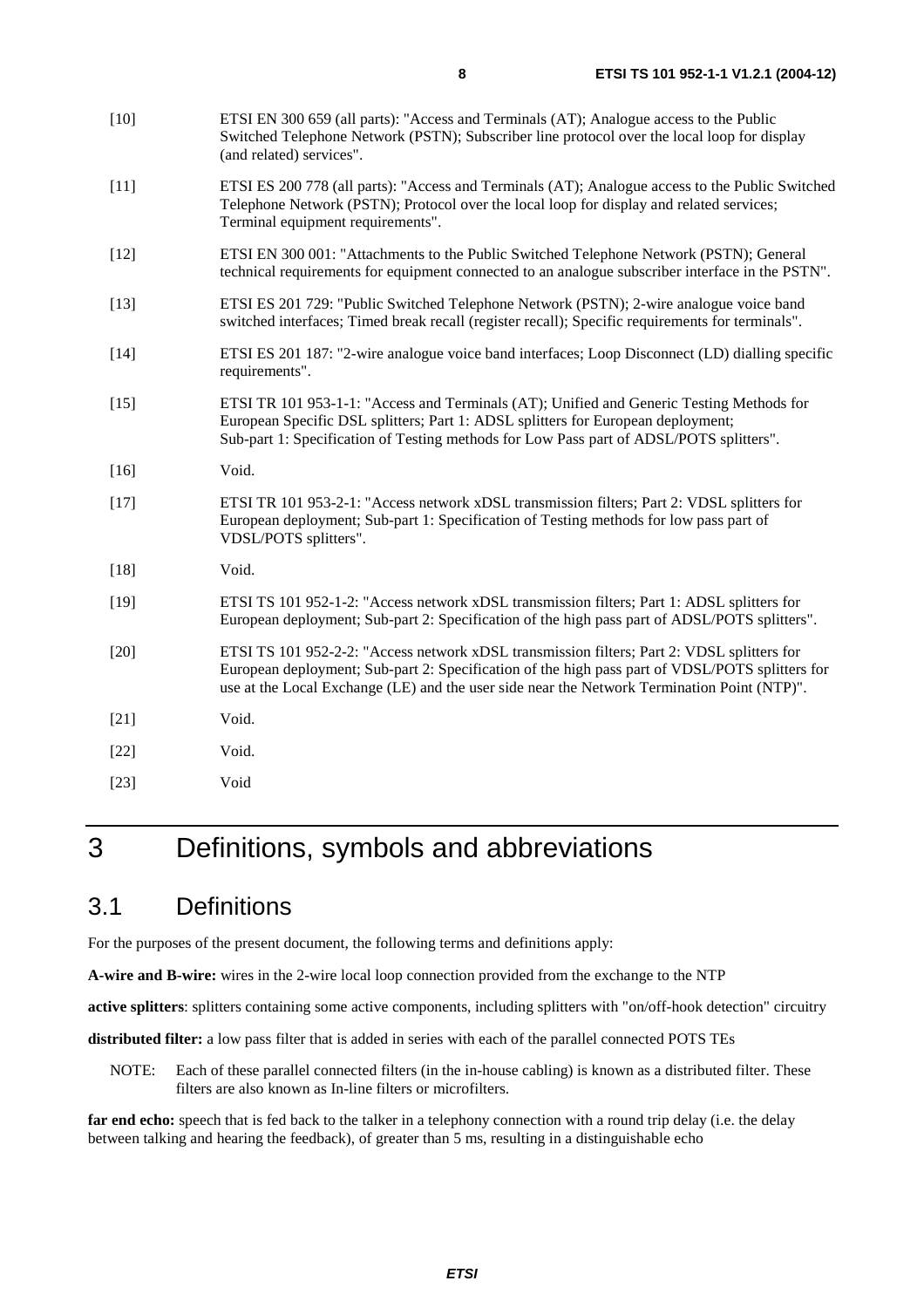**off-hook:** state of the POTS equipment at either end of a loop connection when the NTP terminal equipment is in the steady loop state

NOTE: See TBR 021 [4].

**on-hook:** state of the POTS equipment at either end of a POTS loop connection when the NTP terminal equipment is in the quiescent state

NOTE 1: See TBR 021 [4].

NOTE 2: In the case where multiple TEs are present at the customer end of the loop, then the TE shall be considered to be on-hook from the perspective of testing the splitter only when all of terminals are on-hook.

**passive splitters**: splitters containing exclusively passive components

**sidetone:** speech that is fed back to the talker in a telephony connection with a round trip delay (i.e. the delay between talking and hearing the feedback), of less than approximately 5 ms, making it indistinguishable from the original utterance

**signature network:** circuitry included at the POTS port of the splitter, the values and configuration of which may be operator dependent, which has the purpose of enabling network operator's remote line testing equipment to determine the presence of a splitter on a line

### 3.2 Symbols

For the purposes of the present document, the following symbols apply:

| $Att_{DSLB}$                | Attenuation in the DSL band (clause 6.9)                                 |
|-----------------------------|--------------------------------------------------------------------------|
| $\mathbf{C}_{\mathrm{DSL}}$ | Customer DSL                                                             |
| $f_A$                       | lower frequency                                                          |
| $f_H$                       | higher frequency                                                         |
| $f_L$                       | lower frequency                                                          |
| $f_{M1}$                    | intermediate frequency                                                   |
| $f_{M2}$                    | intermediate frequency                                                   |
| $f_{Max}$                   | maximum frequency                                                        |
| $IL$ <sub>DBOffH</sub>      | <b>Insertion Loss DSL Band Off-Hook</b>                                  |
| $IL_{PBOffH}$               | <b>Insertion Loss POTS Pass Band Off-Hook</b>                            |
| IL <sub>PBOH</sub>          | <b>Insertion Loss POTS Pass Band On-Hook</b>                             |
| IS <sub>DBOnH</sub>         | <b>Isolation DSL Band On-Hook</b>                                        |
| $\mathcal{L}_{_{\rm{DSL}}}$ | Line DSL                                                                 |
| ${\rm N_{DSL}}$             | Noise in the DSL band                                                    |
| $RL_{PBOffH}$               | Return Loss POTS Pass Band Off-Hook                                      |
| $V_{rd}$                    | $\rm V_{ring\text{-}drop}$                                               |
| $Z_{\text{DSL}}$            | Impedance model of the input filter of a particular DSL                  |
| $Z_{\text{OnHI}}$           | Impedance modelling POTS On-hook with high impedance                     |
| $Z_{\text{OnLI}}$           | Impedance modelling POTS On-hook with low impedance                      |
| $Z_{R}$                     | European harmonized complex reference POTS impedance                     |
| $Z_{\rm RefDSL}$            | Nominal Reference Design Impedance of a particular DSL                   |
| $Z_{RHF}$                   | Complex POTS impedance by extending $Z_R$ to higher frequencies, see [2] |
| $Z_{ring}$                  | Impedance modelling the load represented by ringer circuits              |
| $\rm Z_{SL}$                | Impedance modelling a short line terminated on 600 $\Omega$              |
| $Z_{\rm trip}$              | Impedance modelling a telephone for the transient on to off-hook         |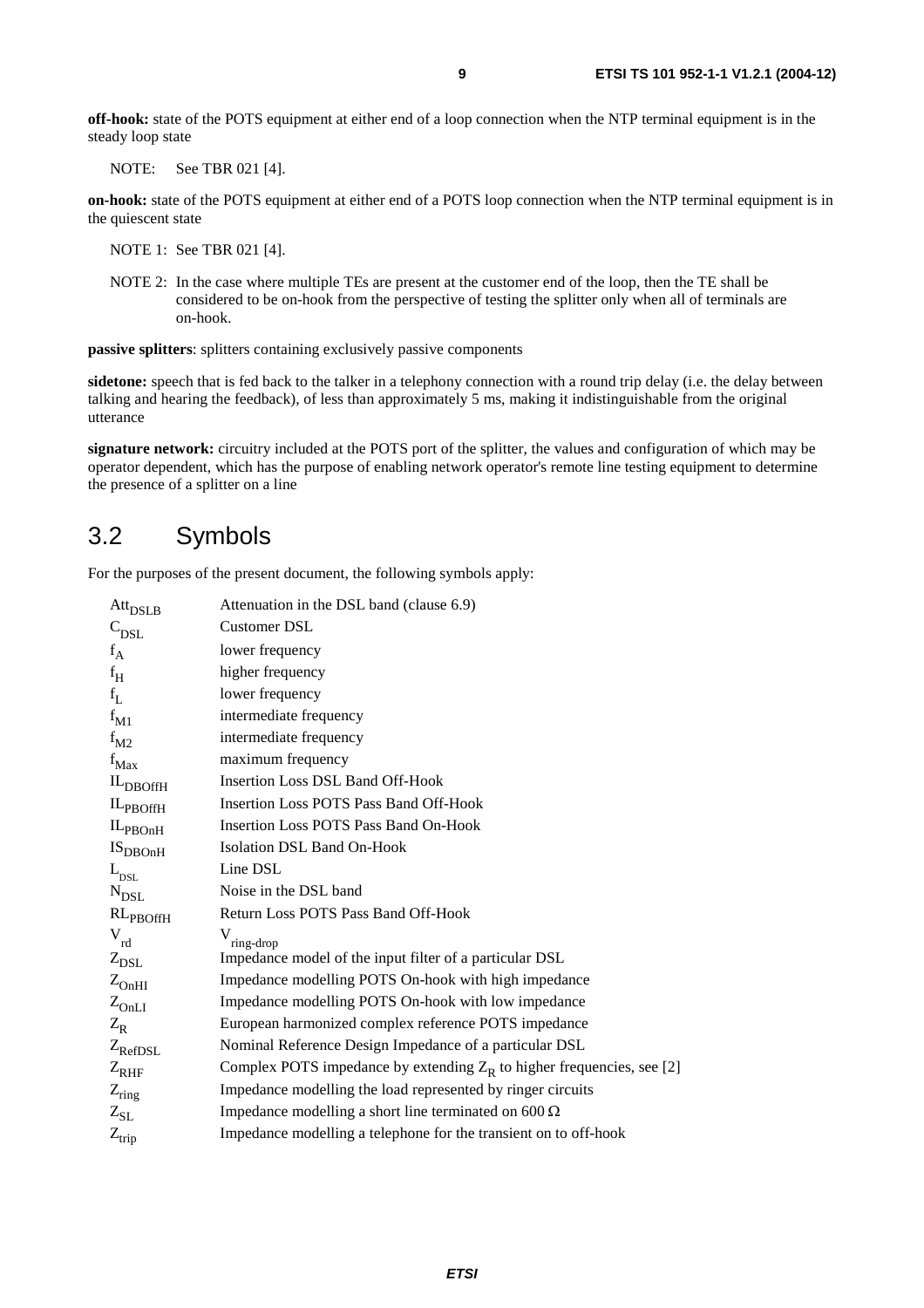## 3.3 Abbreviations

For the purposes of the present document, the following abbreviations apply, indicating relevant clauses:

| AC                | <b>Alternating Current</b>                                                           |
|-------------------|--------------------------------------------------------------------------------------|
| <b>ADSL</b>       | Asymmetric Digital Subscriber Line                                                   |
| ADSL <sub>2</sub> | Asymmetric Digital Subscriber Line version 2, revision by ITU                        |
| $ADSL2+$          | Asymmetric Digital Subscriber Line "Plus", revision by ITU, ADSL extended to 2,2 MHz |
| <b>BW</b>         | <b>Bandwidth</b>                                                                     |
| $C_{DCB}$         | Direct Current Blocking                                                              |
| <b>CLI</b>        | Caller Line Identification                                                           |
| <b>CMRR</b>       | Common Mode Rejection Ratio                                                          |
| $\rm CO$          | Central Office (Local Exchange)                                                      |
| CP                | <b>Customer Premise</b>                                                              |
| DC                | <b>Direct Current</b>                                                                |
| <b>DSL</b>        | Digital Subscriber Line                                                              |
| EC                | <b>Echo Cancelled</b>                                                                |
| emf               | Electro-Magnetic Force                                                               |
| F.F.S.            | For Further Study                                                                    |
| <b>FDD</b>        | <b>Frequency Division Duplexing</b>                                                  |
| <b>HPF</b>        | <b>High Pass Filter</b>                                                              |
| <b>ISDN</b>       | <b>Integrated Services Digital Network</b>                                           |
| ITU               | <b>International Telecommunication Union</b>                                         |
| LE                | Local Exchange (Central Office)                                                      |
| <b>NTP</b>        | <b>Network Termination Point</b>                                                     |
| <b>POTS</b>       | Plain Old Telephone Service (used throughout instead of PSTN)                        |
| <b>PSTN</b>       | <b>Public Switched Telephone Network</b>                                             |
| RL                | <b>Return Loss</b>                                                                   |
| RMS, rms          | Root Mean Square                                                                     |
| <b>RT</b>         | Remote Terminal                                                                      |
| <b>SLIC</b>       | Silicon Line Interface Circuit                                                       |
| TE                | Terminal Equipment (e.g. Telephone, Fax, voice band modem etc.)                      |
| <b>THD</b>        | <b>Total Harmonic Distortion</b>                                                     |
| UaE               | Unbalance about Earth                                                                |
| <b>VDSL</b>       | Very high speed Digital Subscriber Line                                              |
|                   |                                                                                      |

## 4 General functional description of DSL over POTS splitters

The main purpose of the DSL over POTS splitter is to separate the transmission of POTS signals and DSL signals, enabling the simultaneous transmission of both services on the same twisted pair. The splitter also serves to protect POTS from interference due to egress (and ingress) from DSL signals. Equally it protects the DSL transmission from transients generated primarily during POTS signalling (dialling, ringing, ring trip, etc.), and it must also prevent interference to the DSL service due to fluctuations in impedance and linearity that occur when telephones change operational state (e.g. from off-hook to on-hook). Information on various implementations of ADSL over POTS splitters is given in TR 101 728 [5]. Insertion of a splitter filter in existing POTS lines shall only have a low impact on the performance of this service.

## 4.1 Functional diagram

The functional diagram for the splitter combination is given in figure 1.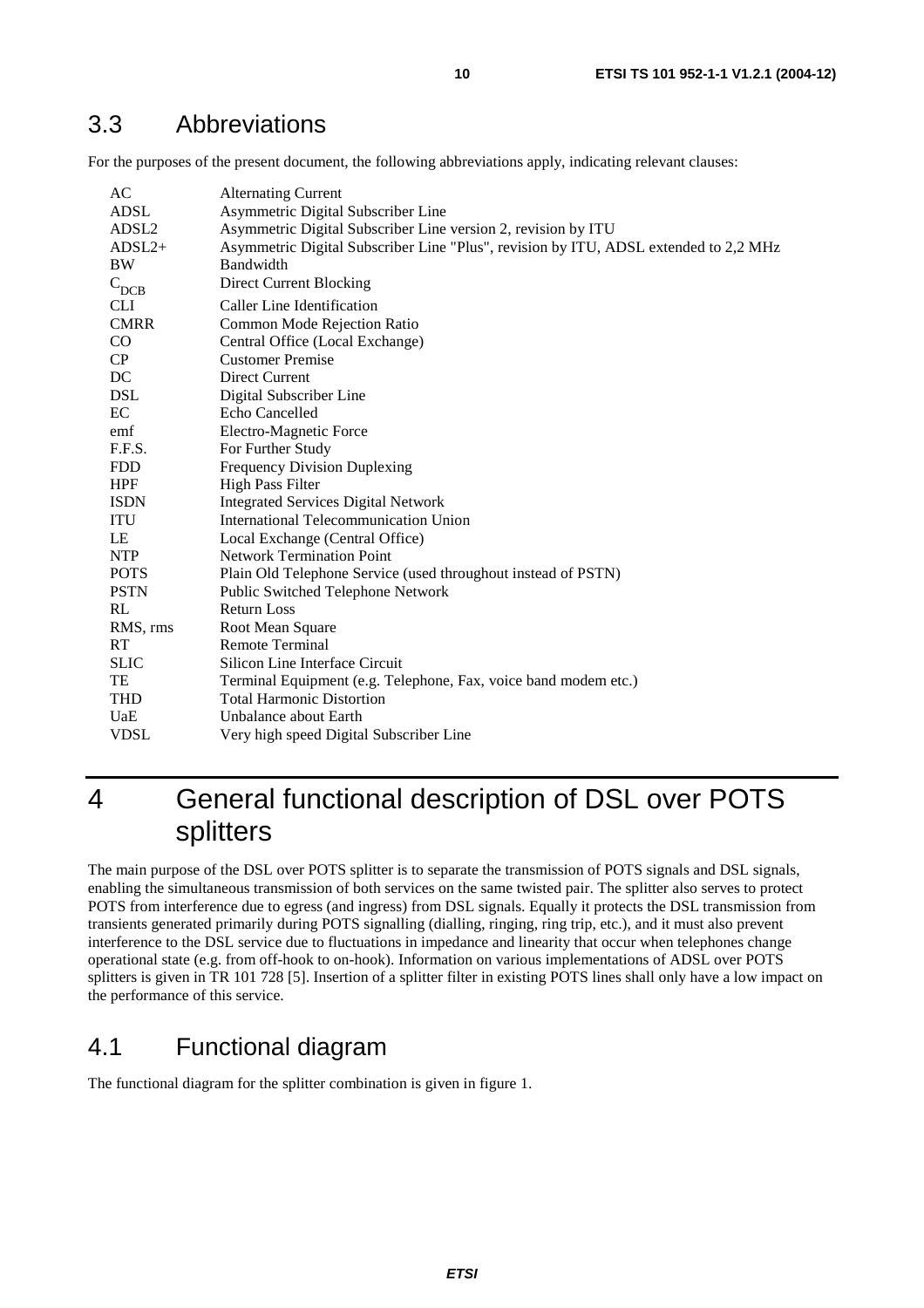

#### **Figure 1: Functional diagram of the DSL splitter configuration**

The transfer functions between the different ports of the splitter can be understood as follows:

- The transfer function from the POTS port to the LINE port and vice-versa is that of a low-pass filter.
- A high level of isolation is required from the DSL port to the POTS port to prevent undesirable interaction between the DSL transmission and any existing narrowband services, i.e. in both directions.
- The transfer function from the DSL port to the LINE port and vice-versa is either that of a high-pass filter, or it may be all pass in nature, in the case where the full high pass filter function is implemented in the DSL transceiver (see TS 101 952-1-2 [19] and TS 101 952-2-2 [20]).



**Figure 2: Structure of the DSL splitter filter**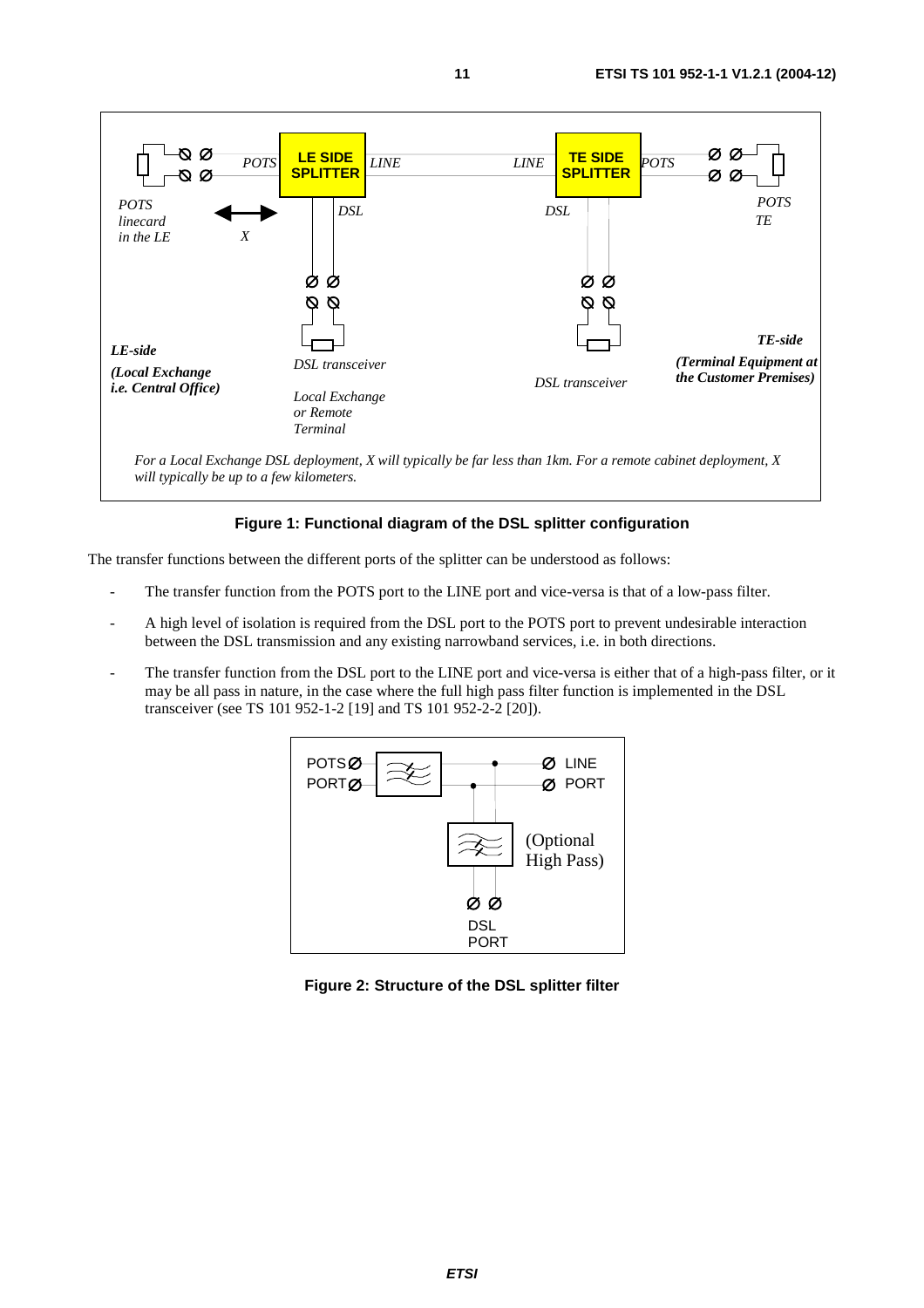## 5 Testing conditions

### 5.1 DC testing conditions

#### 5.1.1 Polarity independence

The splitter shall conform to all the applicable requirements of the present document for both polarities of the DC line feeding voltage and for both directions of the DC line current provided by the local exchange.

This may not apply in the case where a "signature network" is used, as this may be polarity dependant. For the definition of a signature network, see clause 3.1.

#### 5.1.2 DC feeding conditions (on/off-hook)

The electrical requirements in the present document can be classified as follows:

- On-hook requirements, when the POTS terminal equipment is in the on-hook state.
- Off-hook requirements, when the POTS terminal equipment is in the off-hook state.
- Transitional requirements, when the POTS terminal equipment is in the transition between the on-hook and off-hook state (in either sense).

NOTE 1: These transitional requirements are for further study.

On-hook voice band electrical requirements shall be met with a DC feeding voltage of 50 V, and using the impedance model  $Z_{ON}$ , in a high impedance  $Z_{OnHI}$  and low impedance  $Z_{OnLI}$  variant as given in clauses 5.2.4 and 5.2.5 of the present document.

Additionally in certain networks there may be on-hook signalling requiring a DC loop current in the range of 0,4 mA to 2,5 mA flowing through the splitter. In this case an impedance model of  $Z_{\text{OnI}}$  is used to terminate the LINE and POTS port of the splitter at voice frequencies.

Off-hook electrical requirements shall be met with a DC current of 13 mA to 80 mA.

NOTE 2: It is recognized that in some networks DC feeding currents in steady state up to 100 mA or higher can occur. Similarly there are networks in which the maximum DC feeding current is limited, e.g. by the SLIC. This might allow designs adapted to these specific conditions.

Testing conditions for transitional requirements are specified in clause 6.13. This clause is for further study.

### 5.2 AC Terminating impedances

The impedances in this clause are intended for AC only. The DC feeding conditions of the line shall be controlled separately, e.g. by inserting the appropriate DC feeding and loading bridges.

#### 5.2.1  $Z_{\text{RefDSL}}$  and  $Z_{\text{DSL}}$

In many of the tests with voice frequencies, the DSL port of the low pass filter is terminated with impedances called  $Z_{\text{RefDSL}}$  and  $Z_{\text{DSL}}$ .  $Z_{\text{RefDSL}}$  is the nominal design impedance of the DSL system and  $Z_{\text{DSL}}$  is an impedance model representing the input impedance of the DSL transceiver (with the HPF), as seen from the low pass filter.

Both these substitute circuits,  $Z_{RefDSL}$  and  $Z_{DSL}$  are models, which shall be applied to a POTS splitter when verifying requirements of the low pass filter. These models are intended for splitter specification in the context of the present document. The purpose of these model impedances is for splitter specification; it is not a requirement on the input impedance of the DSL transceiver.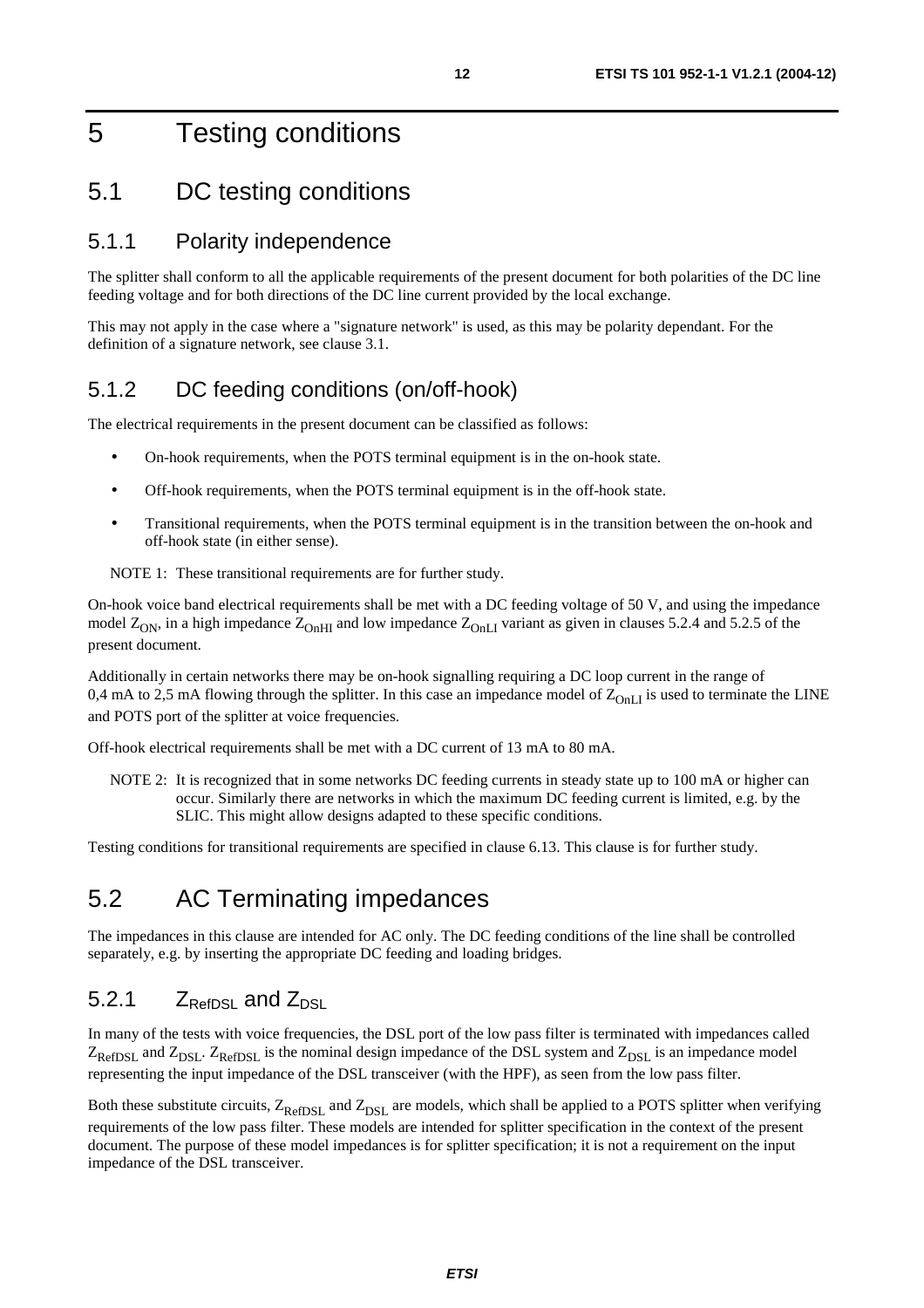Depending on the type of DSL involved, different values of  $Z_{RefDSL}$  and  $Z_{DSL}$  are applicable. They are given in clause A.1.1.

#### 5.2.2  $Z_R$  and  $Z_{SI}$

For most requirements relating to voice band frequencies described in the present document, either the terminating impedances  $Z_R$  or  $Z_{SL}$  are used to terminate the POTS port or the Line port.  $Z_R$  is the European harmonized complex impedance as defined in ETSI ES 201 970 [9] and ETSI TBR 21 [4] and is shown in figure 3;  $Z_{\rm SL}$  is an impedance used in TBR 038 [1] to simulate a short line terminated in 600  $\Omega$  and is shown in figure 4.



**Figure 3: Impedance Z<sub>R</sub>** 



**Figure 4: Impedance Z<sub>SL</sub>** 

NOTE: In the case of splitters to be deployed in some networks, alternative models of reference impedances instead of  $Z_R$  are currently used when matching the splitter requirements.

#### $5.2.3$   $Z_{\text{RHE}}$

For requirements relating to DSL frequencies described in the present document, the terminating impedance  $Z_{RHF}$  is used to terminate POTS and line ports of the low pass filter. This is the European harmonized complex impedance  $Z_R$ with the modification proposed in TR 102 139 [2]. This network is shown in figure 5.



**Figure 5: Impedance Z<sub>RHF</sub>** 

#### 5.2.4  $Z_{\text{OnHI}}$

For some on-hook requirements as defined in clause 5.1.2 in the present document, the terminating impedance is assumed to have a high impedance value and  $Z_{OnHI}$  is used.

Actual impedances will vary greatly especially over the DSL frequency range and thus the impedance model adopted here is just intended for the verification of splitters. It is not intended to be an equivalent circuit for a POTS TE.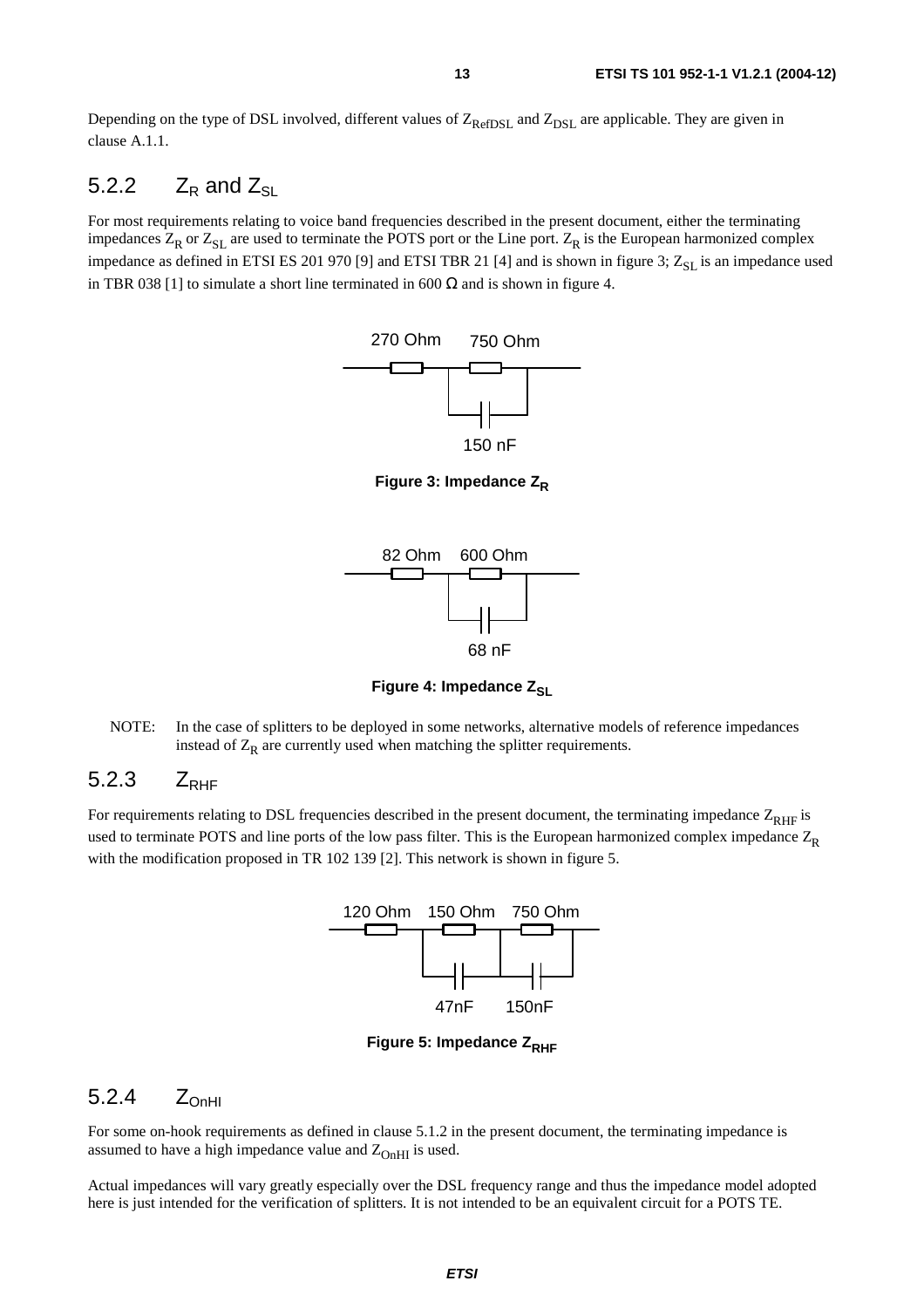

**Figure 6: Impedance Z<sub>OnHI</sub>** 

#### 5.2.5  $Z_{\text{OnLI}}$

For some on-hook requirements, as defined in clause 5.1.2 in the present document, the terminating impedance is assumed to be a low AC impedance in the voice band and  $Z_{OnL}$  is used.

Actual impedances can vary greatly and thus the impedance model adopted here is just intended for the verification of splitters.  $Z_{\text{OnLI}}$  shall be 600  $\Omega$ .

#### 5.2.6 Zring

For some on-hook requirements in the presence of ringing signals, as defined in clause 6.3 in the present document, the terminating POTS impedance  $Z_{\text{rino}}$  is used, modelling the terminal equipment on-hook. This impedance represents the minimum ringing load of the customer premises equipment that any network is assumed to be able to support. The  $Z_{ring}$ impedance is dependent on the ringing frequency. The following applies:

- A ringing frequency of 25 Hz implies  $Z_{\text{ring}} = 2.7 \text{ k}\Omega + 2.2 \text{ }\mu\text{F}.$
- A ringing frequency of 50 Hz implies  $Z_{ring} = 2.7 \text{ k}\Omega + 1.0 \text{ }\mu\text{F}.$

### $5.2.7$   $Z_{\text{trin}}$

NOTE: This POTS impedance is to be used for the on-hook to off-hook transient tests, which are addressed in clause 6.13. The value is under study. In the older version of the transient test, which is kept in annex B for information only, the phone was modelled as a short circuit. This is clearly not a realistic value.

### 5.3 General transmission test set-up

For many of the transmission related tests that are specified in the present document, a common general test set-up is valid. This test set-up is given in figures 7 and 8, for measurements at the LINE port and POTS port respectively.

These measurements are done with the switch S either open or closed, i.e. with the DSL impedance absent or present.



**Figure 7: Test set up for transmission testing from LINE to POTS**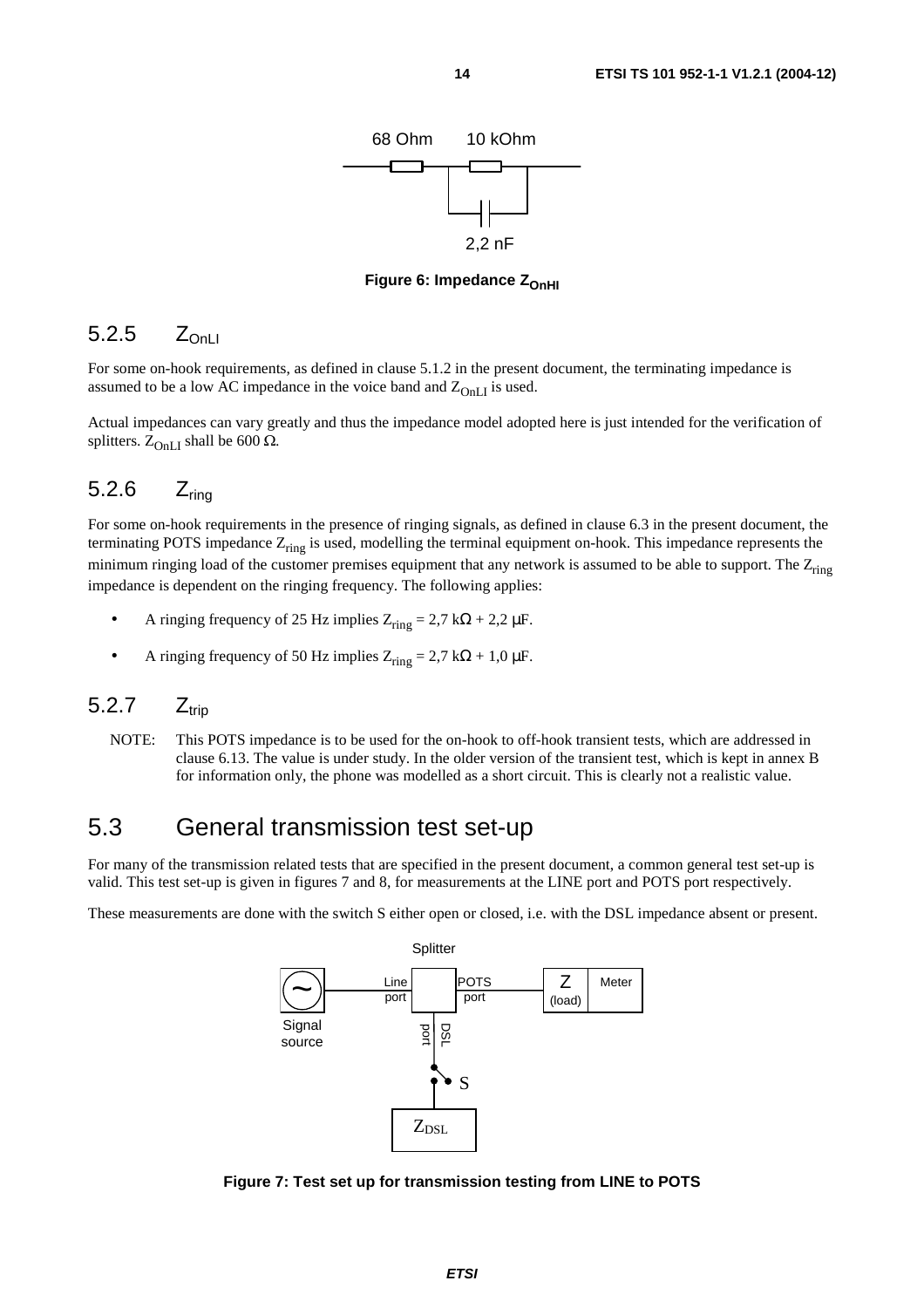

#### **Figure 8: Test set up for transmission testing from POTS to LINE**

Furthermore, other transmission related tests require generating a signal at the POTS port, but measuring at the DSL port or generating a signal at the DSL port and measuring at the POTS port.

Finally some transmission related tests require a signal to be generated at the DSL port and measured at the Line port and for a signal to be generated at the Line port and measured at the DSL port. It would appear that these last two tests are testing the high pass part of the splitter. However, these tests performed via the high pass filter must be done in the presence of the low pass filter, to prove that this low pass filter does not affect the DSL signals unnecessarily, i.e. does not attenuate, distort or add noise.

In all cases in which signal is injected or measured at the DSL port, the switch S in figures 7 and 8 will be closed.

NOTE: In a splitter without a series high pass filter, the line port and the DSL port are galvanicly coupled and electrically the same.

## 6 Splitter requirements

### 6.1 Options for splitter requirements

The electrical requirements in the present document are divided into two categories, option A and option B. In a practical sense, the requirements for Option A and Option B are identical with the exception of two clauses: clause 6.6 specifying pass band return loss requirements in the off-hook state, and clause 6.9.2 concerning off-hook isolation.

Although one of the purposes of the present document is to present a harmonized set of requirements for European networks, it has become apparent during the development of the present document that the relative importance of certain key requirements varies considerably between networks in Europe. For this reason it is felt necessary to define two options for the splitter. These can be broadly considered as in clauses 6.1.1 and 6.1.2.

#### 6.1.1 Option A splitters

- NOTE: Option A is appropriate for networks where the terminals and LE variants have several different reference impedance values (e.g. 600  $\Omega$ , harmonized European reference impedance  $Z_R$  and other complex impedances), and one single reference impedance is insufficient to accommodate the needs of all terminals and LE variants. Option A splitters have the potential for increased degradation of POTS service when compared to Option B splitters.
- Option A splitters will meet return loss requirements for two reference impedances, which is appropriate for networks where the population of existing terminals or network presentations includes equipment designed against several different reference impedance values.
- Conversely, this option assumes that potential sidetone and far end echo effects can be adequately accounted for with relatively moderate return loss requirements.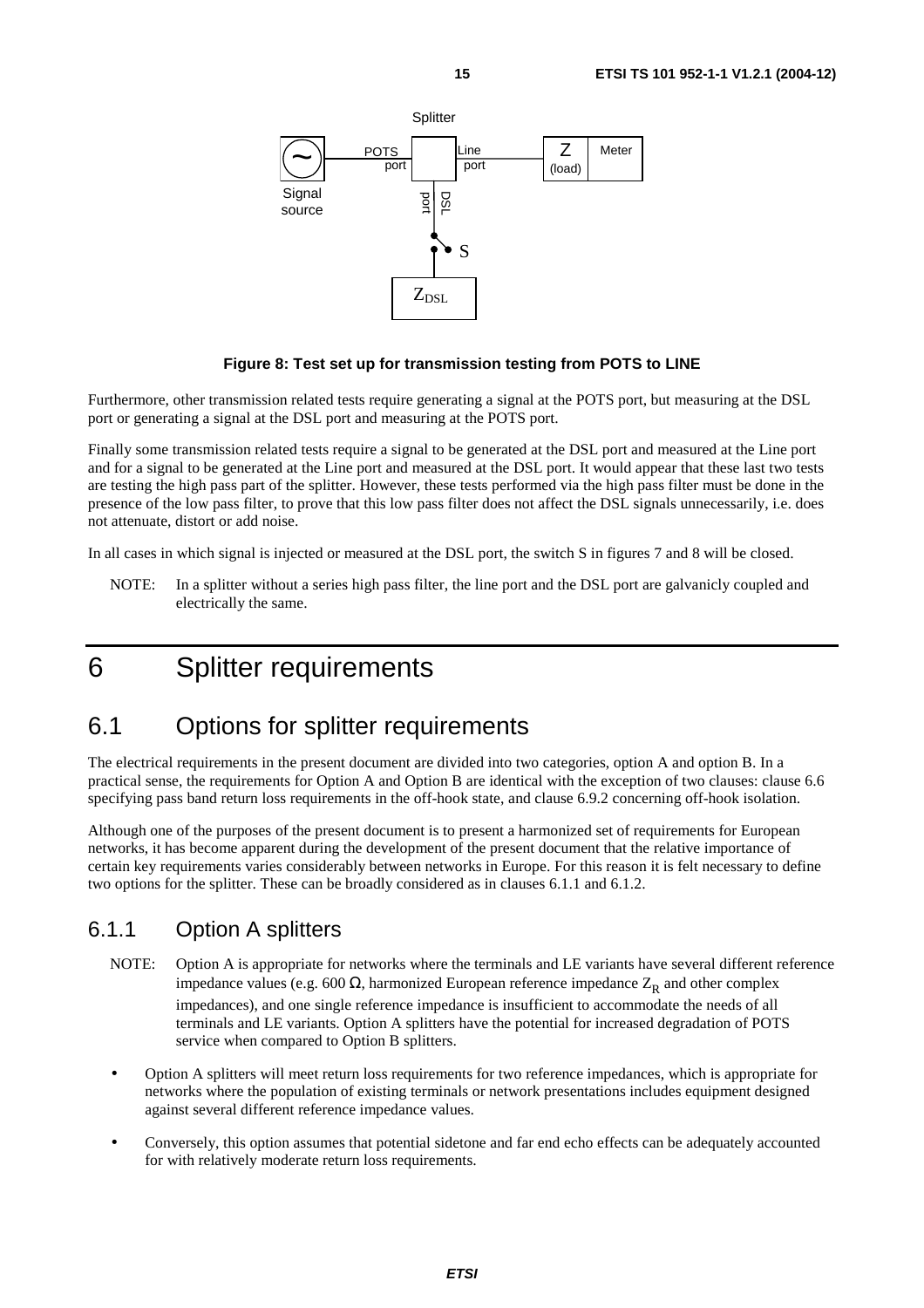• In addition option A splitters are considered to be appropriate to networks where concerns of potential interference between services (e.g. audible DSL interference to the POTS service) necessitate very high levels of isolation.

### 6.1.2 Option B splitters

- NOTE: Option B is appropriate for networks that have one single reference impedance for all terminals and local exchanges.
- Option B splitters are considered to be appropriate to networks where concerns of sidetone and far end echo effects motivate a very high return loss requirement.
- Additionally, this return loss requirement is only valid for one reference impedance, and thus option B splitters are appropriate for networks for which it is felt that one single reference impedance is sufficient to accommodate the needs of all terminals and network presentations.
- Conversely, this option assumes that potential interference between services can be adequately accounted for with relatively low isolation requirements.

### 6.2 DC requirements

### 6.2.1 DC resistance to earth

The DC resistance between each terminal (i.e. A-wire and B-wire) of the splitter and earth, when tested with 100 V DC, shall not be less than 20  $MΩ$ .

This requirement only applies to splitters with a terminal directly connected to earth.

#### 6.2.2 DC insulation resistance between A-wire and B-wire

The DC resistance between the A-wire and B-wire at both the LINE and POTS port of the splitter, when tested with 100 V DC, shall not be less than 5 MΩ.

In the case where the splitter is fitted with a signature network, measurement of the DC isolation resistance becomes more difficult. Possible solutions include a switching system in order to open circuit the signature network for the measurement, or indeed performing the measurement before the signature network is added to the splitter card. It is left to the individual operator to determine how this measurement should be carried out. Depending on the particular test methodology used, the requirement shall be set accordingly.

### 6.2.3 DC series resistance  $R_{DC}$

The DC resistance between the A-wire to the B-wire at the LINE port with the POTS port shorted, or at the POTS port with the LINE port shorted shall be less than or equal to  $R_{DC}$  values specified in the tables A.2 and A.3 in annex A for each specific DSL system.

This requirement shall be met for the feeding conditions described in clause 5.1.2 for both on and off-hook conditions.

### 6.2.4 DC signalling

The PSTN line typically may, according ES 201 970 [9], have 38 V to 78 V DC powering the analogue TE. When the POTS terminal is off-hook, the voltage appearing across the splitter ports will normally be lower depending on the characteristics of the terminal and the line length.

The splitter shall not significantly affect any PSTN DC signalling in such a manner that would prevent it from performing its intended function.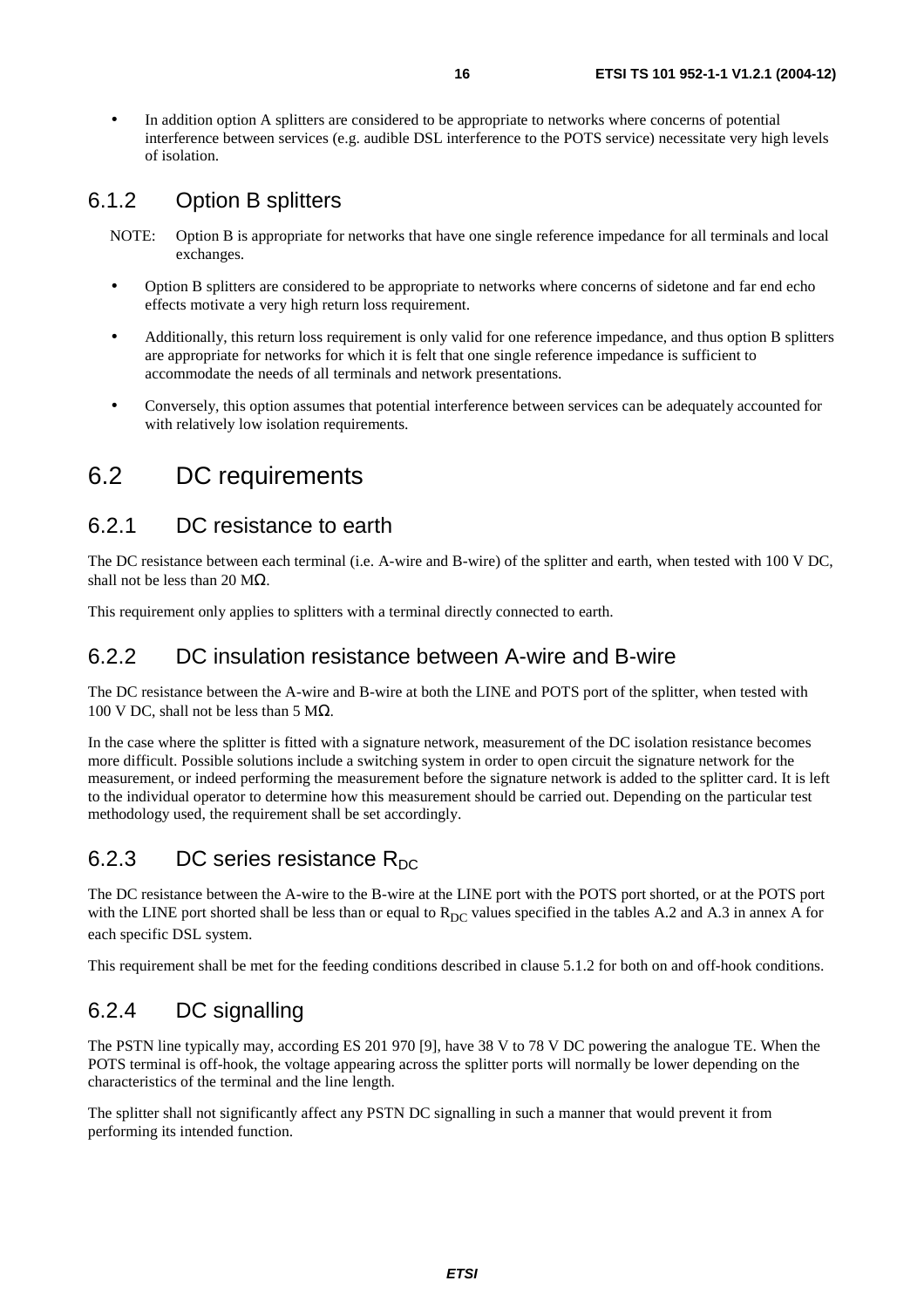The following DC signalling methods are commonly used:

- Register recall signalling (specified in ES 201 729 [13]).
- Reversals in polarity (commonly used in many networks to signal various events to the TE).
- Loop disconnect dialling (specified in ES 201 187 [14]), although DTMF signalling is preferred in combination with DSL.
- K-break referred to in ES 201 970 [9], clause 14.6.
- CLI and other enhanced signalling, according to part 1 and 2 of EN 300 659 [10].
- ES 200 778 [11] may also be associated to some special DC signals.

NOTE 1: Clause 14 of ES 201 970 [9] refers to these signalling methods.

NOTE 2: Although there is no clear test method given to prove this, by design a typical passive and static filter with sufficient bandwidth will not affect any of the POTS DC signalling methods above.

### 6.3 Ringing frequency requirements

The DC feeding current conditions of clause 5.1.2 are not applicable to these requirements. The specific DC feeding voltage conditions are specified in the remainder of this clause.

#### 6.3.1 Ringing voltage drop at 25 Hz and 50 Hz

Ringing signals with frequencies of 25 Hz and 50 Hz shall be used. Other test conditions are in table 1.

The maximum voltage drop at the load impedance due to the insertion of one splitter, in the test set-up of figure 7 for the splitter at the TE side and figure 8 for the splitter at the LE side, shall be not more than  $V_{rd}$  (abbreviation of  $V_{\text{ring-dron}}$ , with a value specified in the tables A.2 and A.3 in annex A for each specific DSL system. This requirement is valid with the switch S in figures 7 and 8 both open and closed.

#### **Table 1: Test conditions Voltage drop at 25 Hz and 50 Hz**

| Impedance of signal source                                | 850 Ω (resistive)                           |
|-----------------------------------------------------------|---------------------------------------------|
| Impedance of the load, dependent of the ringing frequency | $Z_{\text{ring}}$ (defined in clause 5.2.6) |
| Open voltage of the AC test signal source                 | 35 Vrms                                     |
| Level of the DC feeding voltage                           | 60 V DC                                     |

#### 6.3.2 Impedance in the presence of ringing at 25 Hz and 50 Hz

The POTS port and the LINE port of the splitter shall have an impedance (when measured between the A-wire and the B-wire) at 25 Hz and 50 Hz greater than 40 kΩ. When testing at either the POTS port or the LINE port, all other ports are open circuit.

### 6.3.3 Total harmonic distortion at 25 Hz and 50 Hz

The splitter shall be able to transfer the ringing signals to the AC-load without significant distortion. This is tested with two sets of source and feeding voltages, as given in table 2. The test shall be carried out at 25 Hz and 50 Hz. With those voltages applied, the total harmonic distortion of the AC signal shall be less then 10 %. The test set-up is given in figure 7 for the TE side splitter and in figure 8 for the LE side splitter. This requirement is valid with the switch S in figures 7 and 8 both open and closed.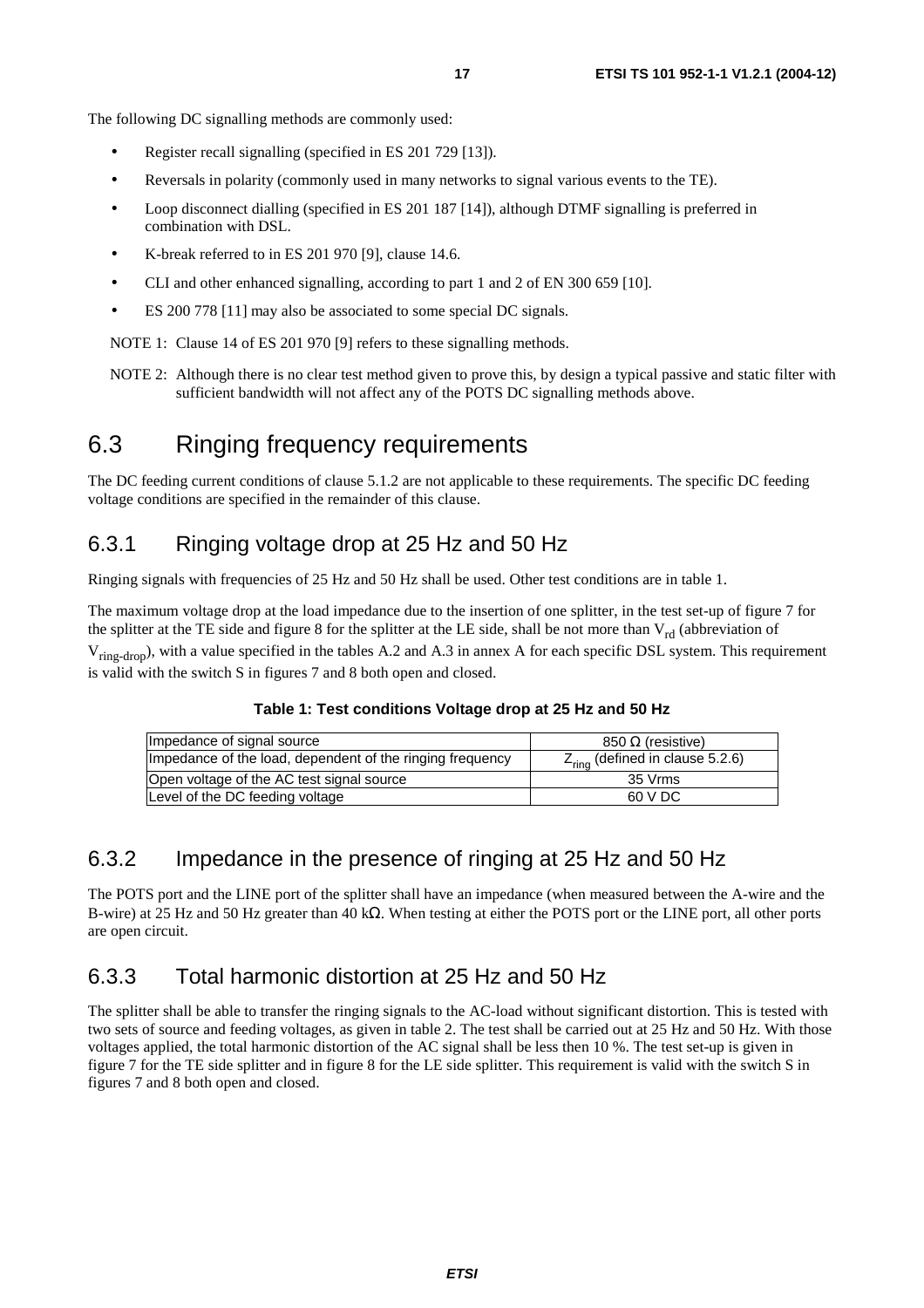|                                                           | test 1                                      | test 2  |
|-----------------------------------------------------------|---------------------------------------------|---------|
| Open voltage of the AC test signal source                 | 100 Vrms                                    | 50 Vrms |
| Level of the DC feeding voltage                           | 50 V DC                                     | 78 V DC |
| Frequency of the signal source<br>25 Hz and 50 Hz         |                                             |         |
| Impedance of signal source                                | 850 Ω (resistive)                           |         |
| Impedance of the load, dependent of the ringing frequency | $Z_{\text{ring}}$ (defined in clause 5.2.6) |         |

#### **Table 2: Test conditions THD at 25 Hz and 50 Hz**

## 6.4 POTS pass band loss requirements (on-hook)

In the present document, this test is specified only for the LE side splitters at the LE and the corresponding splitter at the TE side. The test impedances and the requirements for splitters at the cabinet are for further study.

#### 6.4.1 On-hook requirement for the case of high impedance termination

The magnitude of the voltage gain of the splitter in the range 200 Hz to 2,8 kHz shall be within the range -4 dB to +4 dB for the on-hook case with high impedance termination. A DC voltage of 50 V shall be used. The test set-ups are given in figures 7 and 8. This requirement is valid with the switch S in figures 7 and 8 both open and closed.

The test shall be executed with the combinations of source and load impedances presented in table 3.

NOTE: Different test set-ups are used in the case where the splitter is for the LE-side or TE-side.

| <b>Splitter</b><br>$\mathsf{vpe}$ | Test set-up<br>reference | Impedance of<br>signal source | Impedance of the load<br>(modelling line +phone) | <b>DC</b> feeding<br>voltage |
|-----------------------------------|--------------------------|-------------------------------|--------------------------------------------------|------------------------------|
| LE side                           | Figure 8                 | $Z_{\rm D}$ (POTS port)       | $Z_{\text{OhH}}$ (Line port)                     | 50 V                         |
| TE side                           | Figure 7                 | $Z_R$ (Line port)             | $Z_{\text{OhH}}$ (POTS port)                     | 50 V                         |

**Table 3: Impedances and test set-ups for the on-hook voltage gain test** 

Level of the test signal = -4 dBV emf.  $Z_R$  and  $Z_{OnHI}$  are defined in clause 5.2.2 and 5.2.4.

#### 6.4.2 On-hook requirement for the case of low impedance termination

The requirements of this clause are only applicable to certain networks (see clause 5.1.2). The on-hook pass band insertion loss and loss distortion shall be measured according to figures 7 for the TE side splitter and according to figure 8 for the LE side splitter.

In either case of the LE side or of the TE side splitter, both the source and load impedance shall be  $Z_{OnL}$  in the voice band. This requirement is valid for a DC current required in clause 5.1.2, i.e. from 0,4 mA to 2,5 mA..

This requirement is valid with the switch S in figures 7 and 8 both open and closed.

#### 6.4.2.1 Low impedance on-hook POTS pass band insertion loss

The insertion loss of one splitter in the pass band while on-hook  $(\text{IL}_{\text{PBOnH}})$  shall be less than the value specified in tables A.2 and A.3 in annex A for each specific DSL system at 1 kHz.

#### 6.4.2.2 Low impedance on-hook POTS pass band insertion loss distortion

The absolute difference between the insertion loss at any frequency in the range 200 Hz to 2,8 kHz and the insertion loss at 1 kHz shall be less then 1 dB.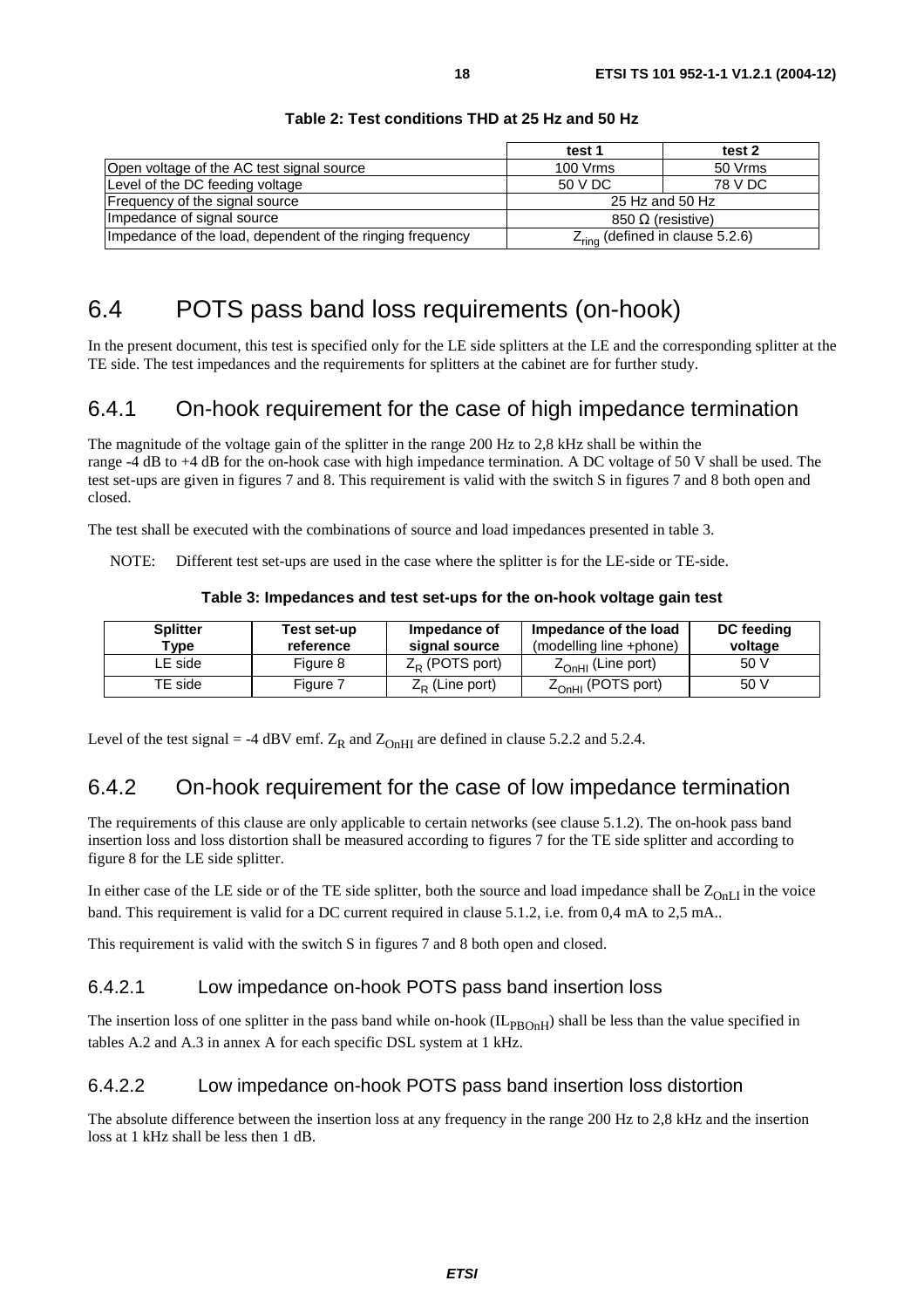## 6.5 POTS pass band loss requirements (off-hook)

In the present document, the loss requirement is specified only for the LE side splitters at the LE and the corresponding splitter at the TE side. The loss requirements for splitters at the cabinet and for the corresponding splitters at the TE side are for further study.

The test set-ups are described in clause 5.3. The off-hook pass band requirements shall be measured in each direction, i.e. according to figures 7 and 8 for both the LE side and the TE side splitter. The off-hook DC feeding current is specified in clause 5.1.2 with the level of the test signal  $=$  -4 dBV emf. The test shall be executed with both combinations of source and load impedances presented in table 4.

#### **Table 4: Combinations of source and load impedances for the pass band loss requirements**

| Source/Load<br>combination | Impedance of<br>signal source | Impedance of the load |  |
|----------------------------|-------------------------------|-----------------------|--|
| Combination 1              | -R                            | ∠⊳                    |  |
| Combination 2              | 600 $\Omega$                  | 600 $\Omega$          |  |

The requirements in this clause shall be validated with the switch S in figures 7 and 8 both open and closed.

### 6.5.1 Off-hook POTS pass band insertion loss

The insertion loss in the pass band while off-hook (IL<sub>PBOffH</sub>) of one splitter shall be less than the value specified in the tables A.2 and A.3 in annex A for each specific DSL system at 1 kHz.

#### 6.5.2 Off-hook POTS pass band insertion loss distortion

The absolute difference between the insertion loss at any frequency in the range 200 Hz to 4 kHz and the insertion loss at 1 kHz shall be less then 1 dB.

### 6.6 POTS pass band return loss requirements (off-hook)

In the present document, the return loss requirement is specified only for the LE side splitters at the LE and for the corresponding splitter at the TE side. The return loss for splitters at the cabinet and for the corresponding splitters at the TE side is for further study.

The return loss (RL) at both the POTS and LINE port of the splitter shall be measured according to figure 9. The definition of RL is also given in figure 9. The return loss requirements are valid with the switch S both open and closed. As  $Z_{\text{LOAD}}$  the appropriate Z values of table 5 shall be connected, as indicated specifically in the remaining parts of this clause.  $Z_{\text{DSL}}$  is defined in clause A.1.1 in annex A for different DSL variants.



Figure 9: Definition of return loss, R<sub>1</sub>, at either the Line or the POTS port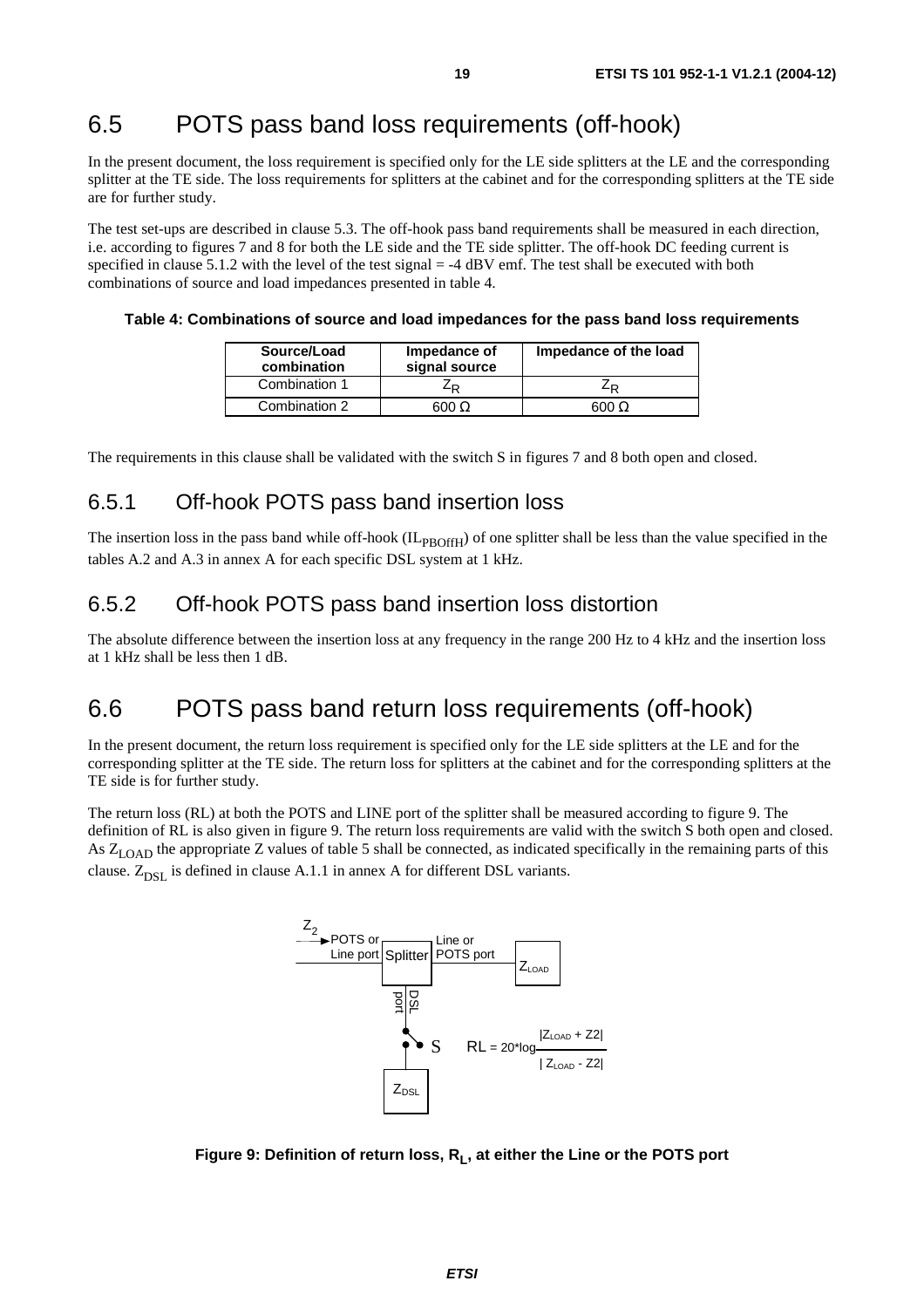There are two options for return loss testing. The following test set-ups and requirements are equally applicable to the LE side and TE side splitters. Return loss testing is to be carried out under the off-hook DC feeding current of clause 5.1.2.

The pass band return loss requirements in off-hook condition are not depending on the type of DSL. Therefore, they are specified in the main body of the present document and not in the annex A. Return loss requirements are measured according to two options A and B as explained under clause 6.1.

#### 6.6.1 POTS pass band return loss requirements, option A

The device shall meet all the return loss requirements specified in table 5.

| Test#                                                                                                                                                                           | Value of $Z_{LOAD}$ | <b>Frequency range</b> | <b>Minimum Return Loss</b> |  |
|---------------------------------------------------------------------------------------------------------------------------------------------------------------------------------|---------------------|------------------------|----------------------------|--|
| Test 1                                                                                                                                                                          | $Z_{SL}$            | 300 Hz to 3,4 kHz      | 12 dB                      |  |
| Test 2                                                                                                                                                                          | $Z_{SL}$            | 3,4 kHz to 4 kHz       | 8 dB                       |  |
| Test 3                                                                                                                                                                          | $Z_{R}$             | 300 Hz to 3,4 kHz      | 12 dB                      |  |
| Test 4                                                                                                                                                                          | $Z_{\rm R}$         | 3,4 kHz to 4kHz        | $8$ dB                     |  |
| NOTE 1: A value of 14 dB for the minimum Return Loss instead of 12 dB is desirable.<br>NOTE 2: $Z_R$ and $Z_{SI}$ are defined in clause 5.2.2, in figures 3 and 4 respectively. |                     |                        |                            |  |

**Table 5: Return loss requirements, option A** 

#### 6.6.2 POTS pass band return loss requirements, option B

For the case of option B,  $Z_{LOAD}$  in figure 9 shall be  $Z_R$ . The device shall meet the return loss requirements specified in figure 10.



**Figure 10: Minimum return loss template for option B** 

### 6.7 Requirements relating to metering pulses at 12 kHz or 16 kHz (optional)

In the case where pulse metering signals are deployed on the same lines as DSL, the insertion loss due to the splitter shall be measured at the frequency of the metering pulse. Due to the country specific nature of the rationale of this requirement, the required insertion loss shall be operator specific. A maximum insertion loss requirement in the range of 3 dB to 5 dB per splitter should be suitable for many European networks.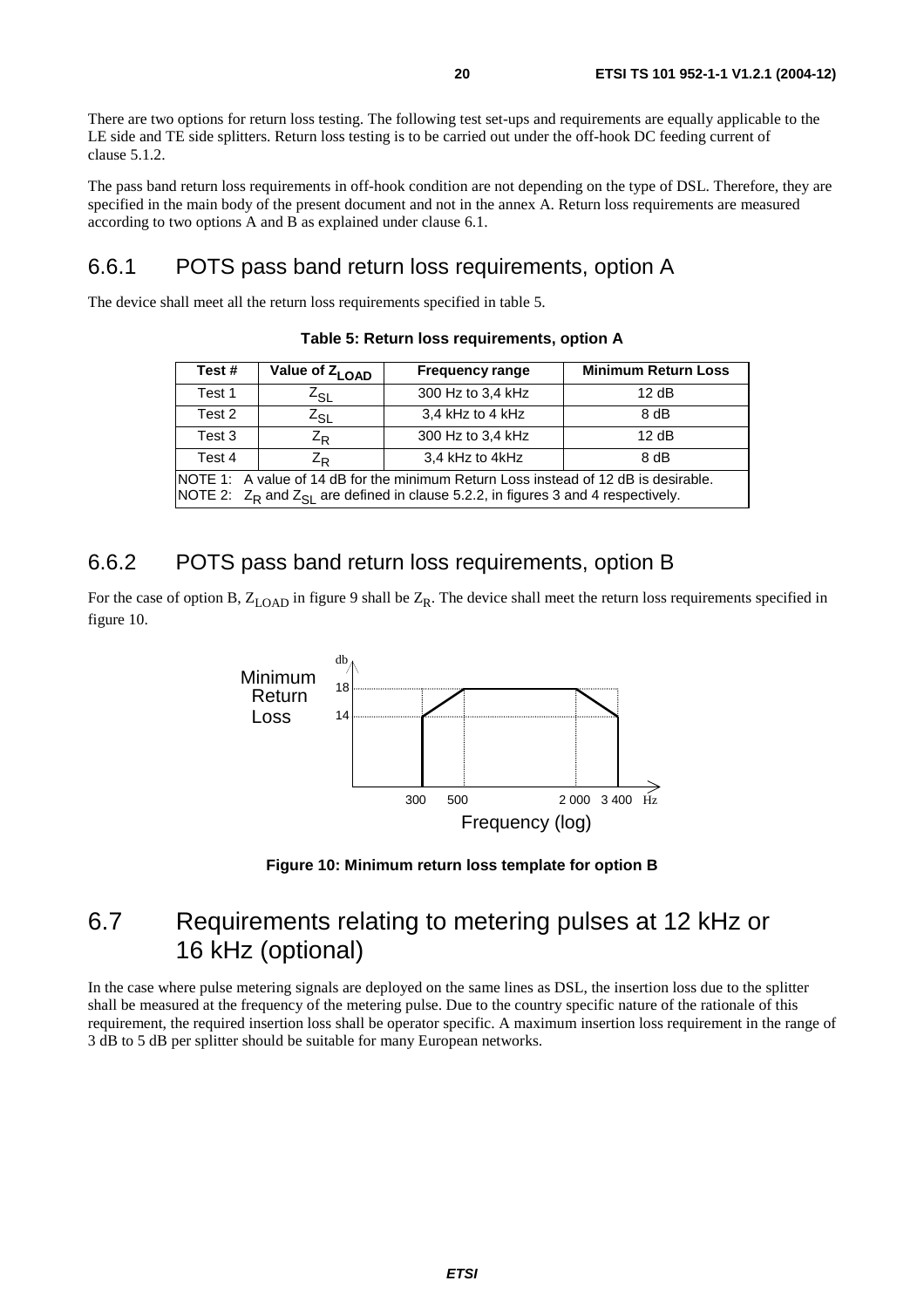The test set up of figures 7 and 8 shall be used, using the condition of table 6. The level of the test signal is 3,5  $V<sub>RMS</sub>$  emf. This requirement is valid only for the off-hook condition, with DC current as specified in clause 5.1.2. This requirement is valid with the switch S in figures 7 and 8 both open and closed.

| Level of source   | Impedance of  | Impedance of the load  | Impedance at the DSL |
|-------------------|---------------|------------------------|----------------------|
| voltage           | signal source | (Z in figures 7 and 8) | port                 |
| 3,5 $V_{RMS}$ emf | $200 \Omega$  | $200 \Omega$           | ∸dsl                 |

**Table 6: Conditions for insertion loss test at 12 kHz or 16 kHz** 

NOTE: This optional requirement can increase the complexity of the low pass filter implementation.

### 6.8 Unbalance about Earth

NOTE: The POTS splitter low pass can influence the unbalance about earth of the Line port and the DSL port. This is not addressed in the present document. This requirement is specified in TS 101 952-1-2 [19] and in TS 101 952-2-2 [20].

The basic test set-up for measuring Unbalance about Earth (UaE) at the POTS port is shown in figure 11. In the case of measuring at the LINE port, the test set-up of figure 11 is used, however with the POTS and LINE terminations reversed. The test shall be carried out for the combinations described in table 7. Note that the source and measurement are always at the same port. This requirement is applicable for both the on-hook and off-hook case. The DC feeding is as specified in clause 5.1.2. In the case of performing measurements at frequencies above the voice band, for reasons of practical testing 150  $\Omega$  impedance should be used in series with the longitudinal source (i.e. S1 in figure 11 should be open).

| Test set-up # | Source and<br><b>Measurement</b> | <b>Location of S2</b> | State of S2 |
|---------------|----------------------------------|-----------------------|-------------|
|               | POTS side                        | LINE side             | open        |
|               | POTS side                        | LINE side             | closed      |
|               | ∟INE side                        | POTS side             | closed      |

#### **Table 7: Unbalance about earth, test set-ups**

The DSL port shall be terminated with a  $Z_{\text{RefDSL}}$  resistor for all unbalance tests described in the present document. The value of  $Z_{\text{RefDSL}}$  is dependent on the DSL involved. Specific values are given in table A.1.

For each of the test set-ups described above, the splitter shall meet the unbalance about earth requirements as specified in table 8. The value of  $f_{\text{Max}}$  in table 8 is dependent on the DSL involved. Specific values are given in tables A.2 and A.3.

| <b>Frequency range</b>          | State of S1 | Value of R             | <b>Minimum Unbalance value</b> |
|---------------------------------|-------------|------------------------|--------------------------------|
| 50 Hz to 600 Hz                 | Closed      | $300 \Omega$           | 40dB                           |
| 600 Hz to 3,4 kHz               | Closed      | $300 \Omega$           | 46 dB                          |
| 3,4 kHz to 4 kHz                | Closed      | $300 \Omega$           | 40dB                           |
| 4 kHz to $f1$                   | Open        | $Z_{\text{RefDSL}}/2$  | 40dB                           |
| f <sub>l</sub> tof <sub>H</sub> | Open        | $Z_{\text{RefDSL}}/2$  | See annex A                    |
| $f_H$ to $f_{\sf Max}$          | Open        | Z <sub>RefDSL</sub> /2 | See annex A                    |

| Table 8: Unbalance about earth, minimum values |  |  |  |  |  |
|------------------------------------------------|--|--|--|--|--|
|------------------------------------------------|--|--|--|--|--|

Values of the unbalance above  $f_L$  can be found in the tables A.2 and A.3 in annex A for each DSL variant.

The unbalance about earth is calculated by using the following equation:

Unbalance = 
$$
20\log_{10} \left| \frac{U_0}{U_T} \right|
$$
 (dB)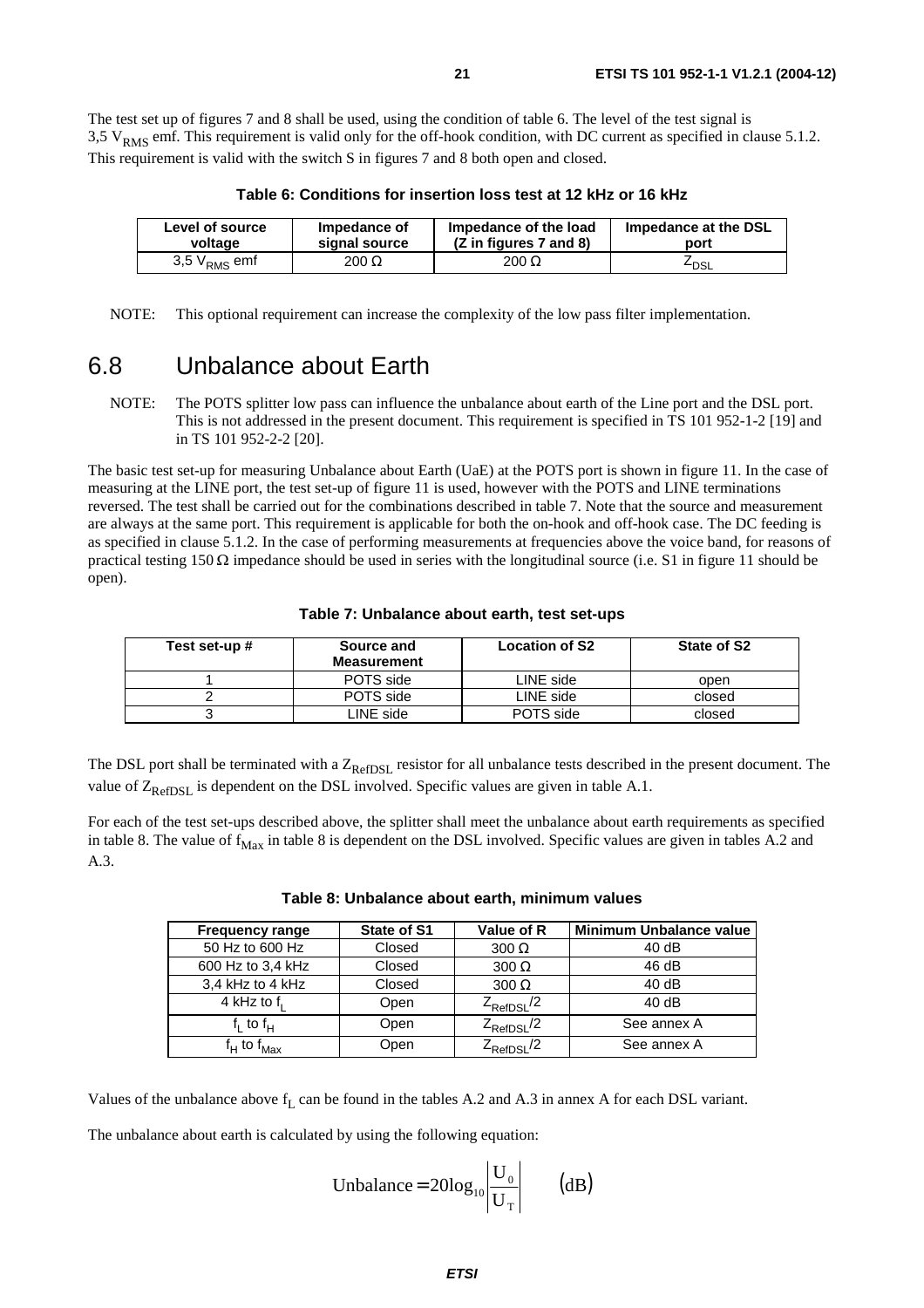

- NOTE 1: The dotted circuit is only used if the splitter has an earth terminal.
- NOTE 2: The DC current feeding circuitry is not shown. Care should be taken that this circuitry is implemented in such a way as not to have significant influence on the accuracy of the measurement.
- NOTE 3: For resistances R an equivalent circuit according to ITU-T Recommendation O.9 [7] can be used.
- NOTE 4: If the splitter has no earth terminal, the test should be performed while the splitter is placed on an earthed metal plate of a sufficiently large size.

#### **Figure 11: Unbalance about earth test set-up**

### 6.9 DSL band requirements

In the present document, the DSL band requirements are specified only for the LE side splitters at the LE and for the corresponding splitter at the TE side. The requirements for splitters at the cabinet and for the corresponding splitters at the TE side are for further study.

NOTE 1: Insertion loss caused by the POTS splitter low pass on DSL signals (Att<sub>DSLB</sub>) between the Line port and the DSL port and vice versa are not addressed in the present document. This requirement is specified in TS 101 952-1-2 [19] and in TS 101 952-2-2 [20].

The isolation (attenuation or insertion loss) should be measured between the POTS port and both the line and the DSL port. Noises of the POTS LE circuits (ringing with noisy 25 to 60 Hz AC generators, ring-relays, out-of-band aliasing of 4 kHz voice audio, etc.) and of the POTS phone circuits (pulse dialling, off/on-hook, ring trip, etc.) should not reach the DSL port or the line, because they will travel to the remote DSL Receiver via the line. This means that the attenuation should be measured between the POTS port and both the DSL port and the line port.

Furthermore, there is a need to prevent DSL signals from reaching the POTS port. This means that measurements shall be performed in both directions, i.e. isolation (attenuation or insertion loss) from DSL port to POTS port and from the remote DSL via the line port to POTS port.

NOTE 2: In a splitter without a series high pass filter, there is no difference between line port and DSL port. In a splitter with the extra series capacitors, or even a higher order high pass filter, the attenuation between POTS port and DSL port will be greater than the attenuation between POTS port and the line port.

#### 6.9.1 DSL band on-hook isolation between DSL and POTS

NOTE: It is recognized that the values in this clause are sufficient to provide protection of the POTS service against the DSL signals. Higher values may be required to provide adequate protection of the DSL service against POTS transients. This last issue is for further study.

The set-up for the test from DSL port into the POTS port is given in figure 12. The test has to be executed in the opposite direction also, by reversing the signal source and load. The on-hook DC feeding conditions are specified in clause 5.1.2. As the isolation in the DSL band is almost identical at both DSL and line port, we measure the isolation in on-hook only at the DSL port. The isolation in on-hook needs not to be measured from POTS port tot line port and vice versa.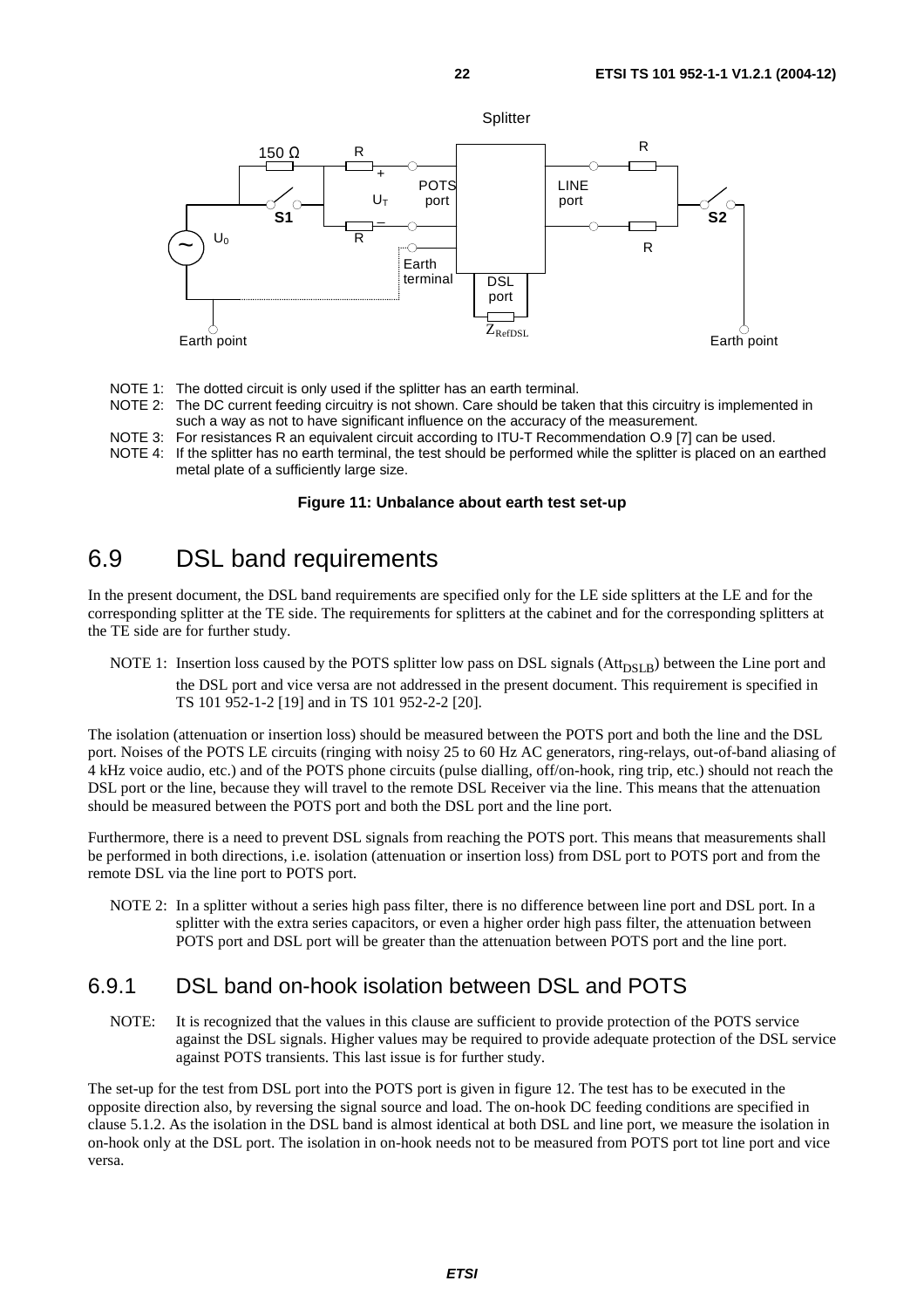The minimum values of the isolation in the DSL band on-hook  $(IS_{DBOnH})$  and the frequency ranges are found in the tables A.2 and A.3 in annex A for each specific DSL system. The impedance values are in table 9. Editorial NOTE: some values are still under debate. The level of the test signal = -6,0 dBV emf.

|                       | LE side splitter |                  |                    | <b>TE side splitter</b> |           |                  |
|-----------------------|------------------|------------------|--------------------|-------------------------|-----------|------------------|
| <b>Test Direction</b> | Line port        | POTS port        | <b>DSL Port</b>    | Line port               | POTS port | <b>DSL Port</b>  |
|                       | Impedance        | Impedance        | Impedance          | Impedance               | Impedance | Impedance        |
| <b>DSL to POTS</b>    | $4$ RHF          | $E_{RHF}$        | $-$ <sub>DSL</sub> | $E$ RHF                 | $4$ OnHI  | <sup>L</sup> DSL |
| <b>POTS to DSL</b>    | $4$ RHF          | <sup>∠</sup> RHF | $-$ <sub>DSL</sub> | $E_{RHF}$               | $4$ RHF   | $-$ DSL          |

**Table 9: Impedances applied for on-hook isolation** 

In this case the isolation is defined as 20 log  $(V1/V2)$  where V1 is the source emf and V2 is the voltage appearing across the load. In figure 12 the case is shown with the load attached at the POTS port and the source at the DSL port. The test in the opposite direction will reverse source and load.



#### **Figure 12: On-hook isolation test set-up, shown here from DSL port to POTS port**

#### 6.9.2 DSL band off-hook isolation between DSL and POTS

The minimum values of the isolation in the DSL band (when off-hook) are measured as an insertion loss ( $IL<sub>DBOffH</sub>$ ) and the frequency ranges are found in the tables A.2 and A.3 for each specific DSL system. The off-hook DC feeding conditions are specified in clause 5.1.2.

In the case where the return loss requirement of option A (see clause 6.6.1) is used in specifying the splitter, the offhook insertion loss requirement of type A in tables A.2 and A.3 shall be fulfilled.

In the case where the return loss requirement of option B (see clause 6.6.2) is used in specifying the splitter, the offhook insertion loss requirement of type B in tables A.2 and A.3 shall be fulfilled.

For the test between POTS port and line port, the test set-ups to be used are given in figures 7 and 8, i.e. the isolation is to be measured at both the POTS and LINE port. Switch S is always closed, because this type of isolation is only needed when DSL equipment is present.

The splitter shall also fulfil the requirements if the signal source is connected to the DSL port, the level meter connected to the POTS port and the LINE port terminated as shown in figure 12 and in the opposite direction from POTS port to DSL port.

The impedance values are contained in table 10. The level of the test signal is -6 dBV emf.

NOTE: It was decided to use  $Z_{RHF}$  to model the impedance at the POTS port at the TE and LE.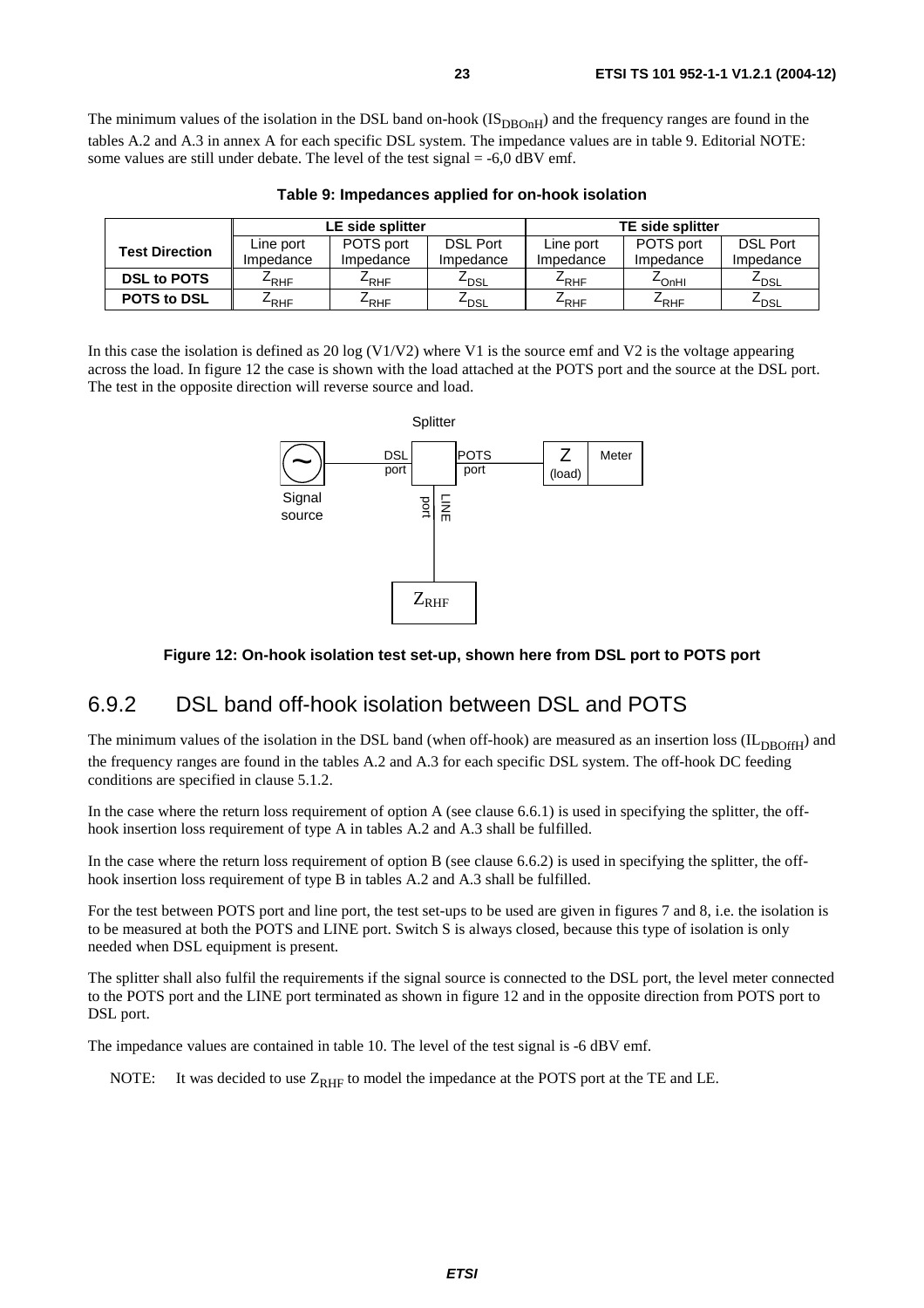### 6.10 Noise

The noise requirements of clause 6.10.1 are only valid for the off-hook condition. The noise requirements of clause 6.10.2 are valid for both the on-hook and off-hook condition. The DC feeding conditions are given in clause 5.1.2.

#### 6.10.1 POTS band audible noise level

The psophometric noise power, as defined in ITU-T Recommendation O.41 [6], measured at the LINE port and the POTS port of a splitter, shall be less than -75 dBmp. The psophometer shall be referenced to  $Z_R$ . LINE port and POTS port should be terminated with  $Z_R$ . The DSL port is terminated with the  $Z_{DSL}$  load as defined in clause 5.2.1.

#### 6.10.2 DSL band noise level

In the present document, the noise requirement is specified only for the LE side splitters at the LE and for the corresponding splitter at the TE side. The noise requirements for splitters at the cabinet and for the corresponding splitters at the TE side are for further study.

The test set-ups of figures 13 and 14 shall be used with the different splitters ports terminated with  $Z_{RefDSL}$  and  $Z_{DSL}$ , both defined in clause 5.2.1. The DSL port shall be terminated with  $Z_{DSL}$ . Specific values of  $Z_{DSL}$  are given in clause A.1.1 in annex A. Depending on the presence or absence of DC blocking capacitors or a higher order high pass filter in the splitter, the value of  $C_{\text{DSL}}$  will be adjusted according to clause A.1.1.

The noise shall be measured in the frequency range  $f_A$  to  $f_H$ . The value of  $f_A$  and  $f_H$  are dependent on the DSL involved. Specific values are given in tables A.2 and A.3. The frequency  $f_A$  represents the lower edge of the DSL band. The frequency  $f<sub>H</sub>$  represents the higher edge of the DSL band.

The required maximum values of the noise will also depend on the DSL involved. The values are found in the tables A.2 and A.3 for each specific DSL system.



**Figure 13: Test set-up for measuring DSL band noise at the DSL port**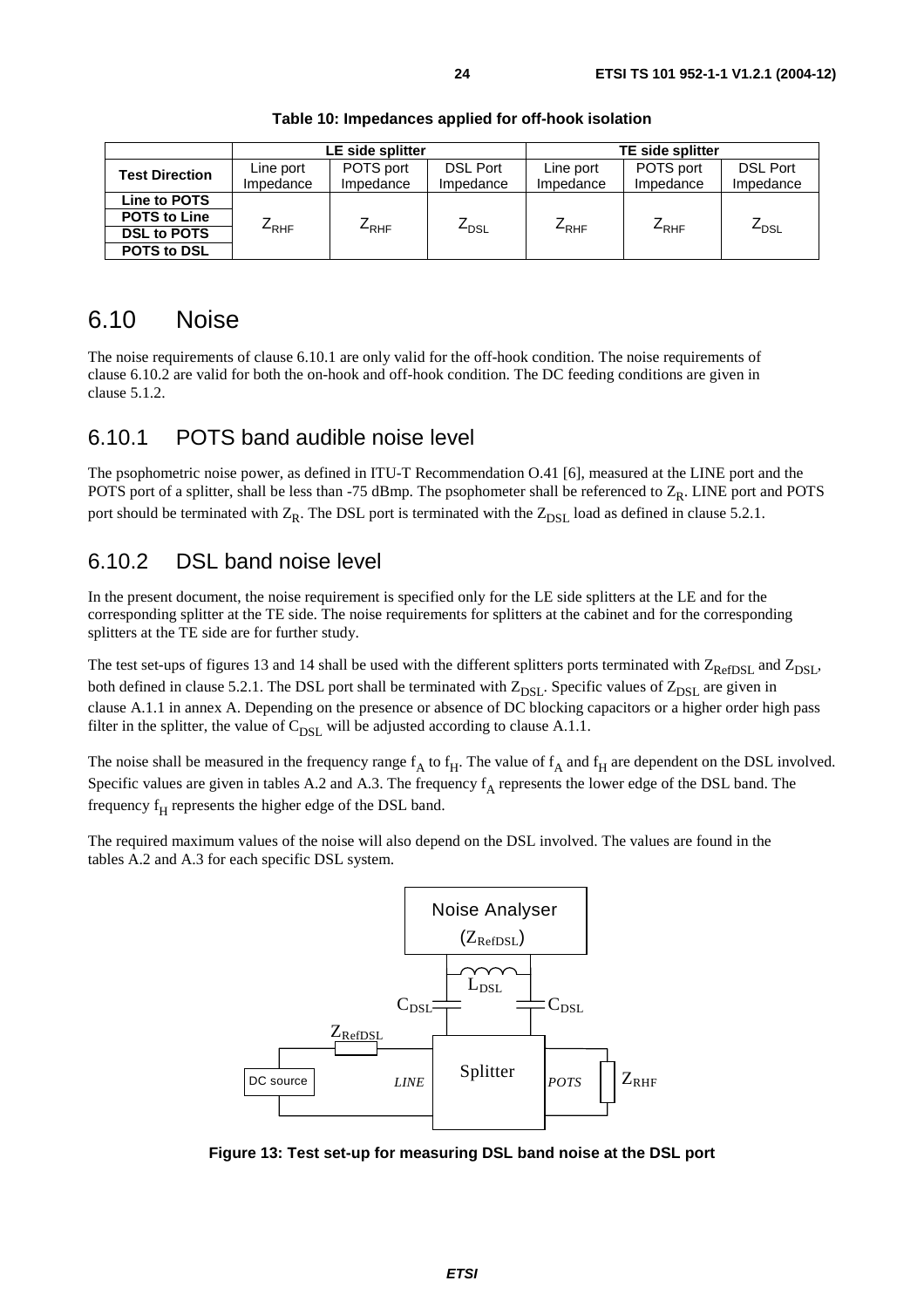

**Figure 14: Test set-up for measuring DSL band noise at the LINE port** 

### 6.11 Distortion

#### 6.11.1 POTS band intermodulation distortion

The test set-up to be used is given in figure 7. This requirement is valid with the switch S in figure 7 both open and closed. Both the source and load impedance used shall be equivalent to  $Z_R$ . This requirement is valid for both the on-hook and off-hook conditions. The DC feeding conditions are given in clause 5.1.2.

The test signal to be used is as according to ITU-T Recommendation O.42 [3].

Using the 4-tone method [3] at a level of -9 dBV, the second and third order harmonic distortion products shall be at least 57 dB and 60 dB, respectively below the received signal level.

The second and third order harmonics of the 4-tone signal are measured at POTS port.

NOTE: A methodology for performing this test in the presence of a DSL signal is available in [15] and [17]. This represents a more realistic scenario for splitter evaluation.

#### 6.11.2 DSL band intermodulation distortion

NOTE: A methodology to test the intermodulation of splitters in the DSL band, due to the presence of DSL and/or POTS signals, is for further study.

### 6.12 Group delay distortion

The increase of the group delay distortion by inserting one splitter shall be measured relative to the lowest measured delay in the frequency range 300 Hz to 4 kHz. The required maximum values are contained in table 11.

| <b>Frequency range</b> | <b>Maximum value</b>      |
|------------------------|---------------------------|
| 200 Hz to 600 Hz       | 250 us                    |
| 600 Hz to 3,2 kHz      | $200 \text{ }\mu\text{s}$ |
| 3.2 kHz to 4 kHz       | 250 us                    |

Two tests shall be performed. Both tests shall use the same impedance as signal source and load impedance. A first test uses an impedance of 600  $\Omega$ . The second test uses Z<sub>R</sub> as impedance. The level of the test signal is -10 dBV.

The set-up for measuring group delay distortion is given in figure 7. This requirement is valid with the switch S in figure 7 both open and closed. The DC feeding current is specified in clause 5.1.2. This requirement is valid for both the on-hook and off-hook conditions.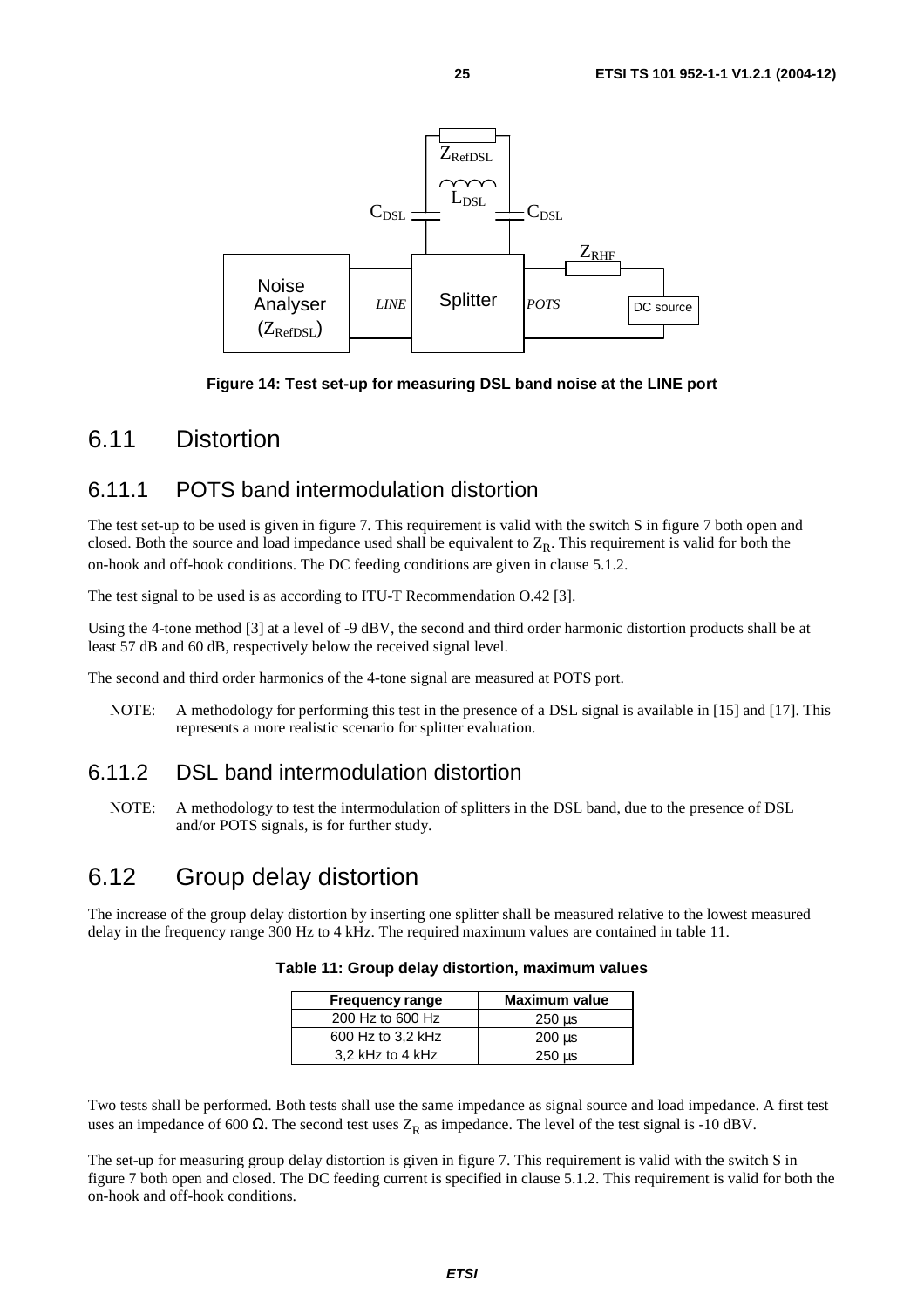### 6.13 Requirements related to POTS transient effects

NOTE: To test how the transient signals caused by POTS affect the DSL system, a POTS transient test existed in previous versions of the present document. However, the need for this test and the test method are for further study. To keep a reference to the older version of this test, the complete text of this clause is put in the informative annex B.

### 6.14 Requirements for Common Mode rejection (optional)

Normally a splitter serves as shield for the DSL modem by suppressing differential mode noises, which are present on the POTS network in the building. However, also a common mode noise could be picked up on the POTS network. This common mode noise might pass the splitter low pass without any required attenuation. The common mode noise then reaches the DSL modem and the local cable were it will be partially converted into differential mode noise signals, which will enter the DSL receiver input stage and affect the DSL reception.

Therefore, splitters with measures to suppress common mode will reduce the effects of these noises on the DSL modem and will improve the DSL signal reception.

In the present document the requirements are limited to ADSL. A similar requirement for ADSL2+ and for VDSL is for further study, i.e. in the band above 1,1 MHz.

The splitter shall have a Common Mode Rejection Ratio (CMRR) better than the boundaries shown in figure 15. This requirement is applicable for POTS DC feeding current in the range 0 to 80 mA. This DC current shall be purely differential. Indeed, it is noted that in an operational situation the DC currents in the a- and b- wire are always flowing in opposite directions.



**Figure 15: Mask of the minimum CMRR** 

NOTE 1: For frequencies up to 50 Hz the CMRR should preferably be low (< 6 dB). However this value is F.F.S.

NOTE 2: The vertical edges of the mask in figure 15 are at 25 kHz and at 1,104 MHz

The test set-up for measuring the CMRR of the splitter is in given figure 16. The test shall be done from POTS port to Line port and from POTS port to the DSL port.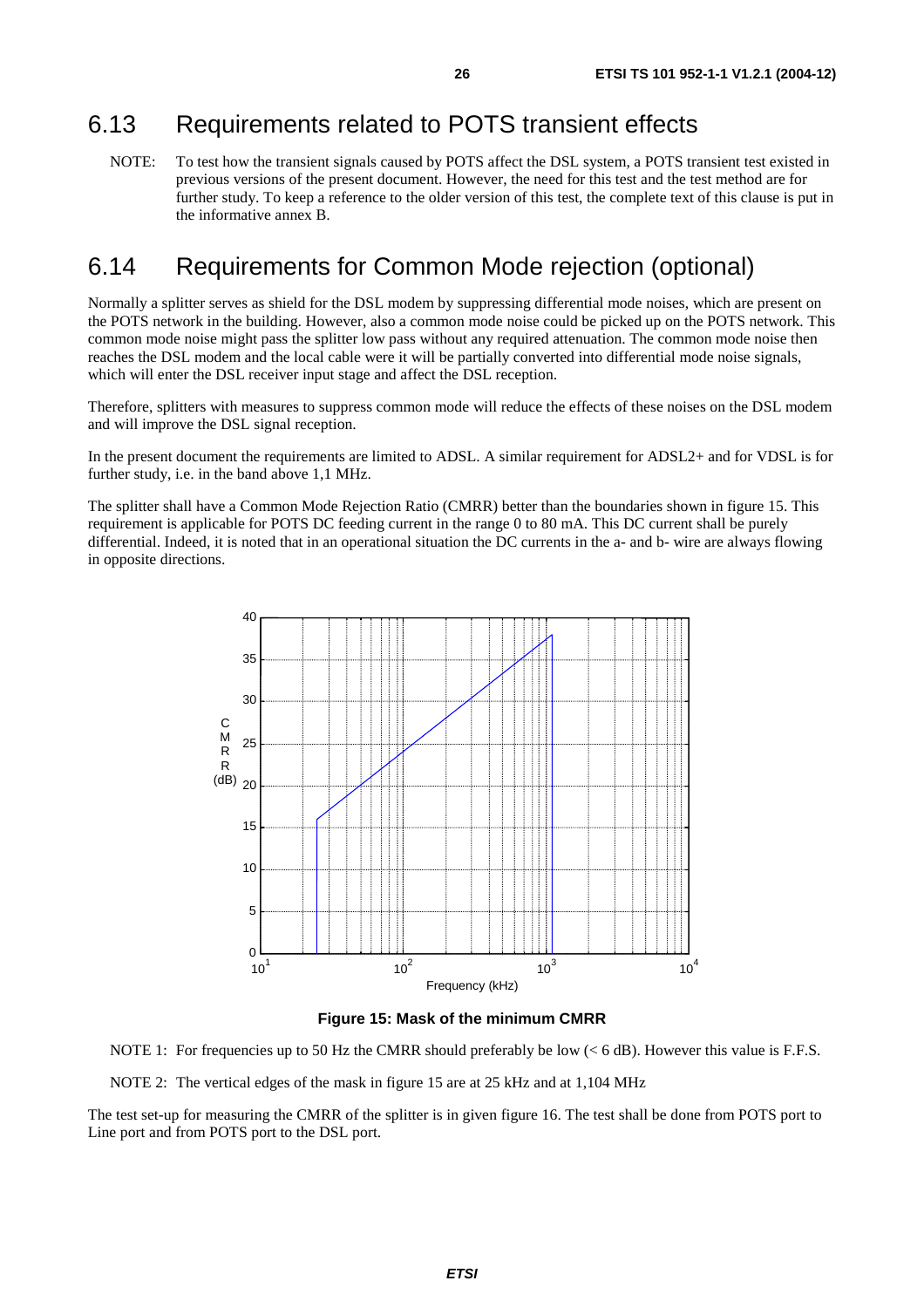

**Figure 16: Test set-up for measuring the CMRR** 

In the set-up the following resistor values are used:  $R1 = R2 = Z_{RefDSL} = 100 \Omega$  for ADSL.

The CMRR is calculated with the following formula:

 $\text{CMRR= 20 x log} \left( \text{U}_0 \, / \, \text{U}_1 \, \right) \tag{dB}$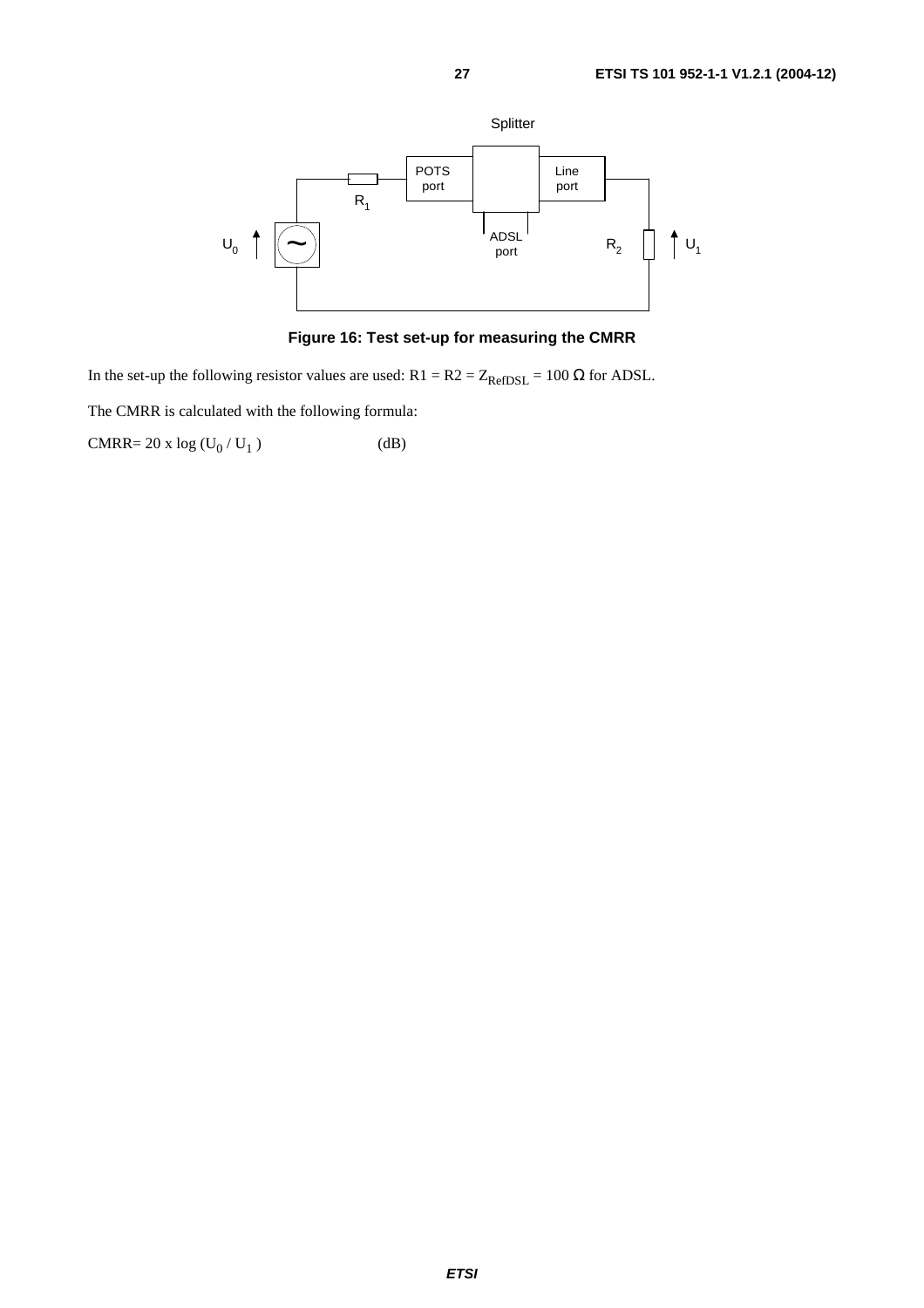## A.1 Dedicated impedances for specific DSL over POTS variants

A.1.1 Generic definition of  $Z_{\text{DSL}}$ , using  $C_{\text{DCB}}$ ,  $Z_{\text{RefDSL}}$ ,  $C_{\text{DSL}}$ ,  $L_{\text{DSL}}$ 

For DSL over POTS, the values of  $Z_{DSL}$ , as defined in clause 5.2.1, is composed of  $Z_{RefDSL}$ ,  $C_{DSL}$  and  $L_{DSL}$ , which results in the equivalent circuit of figure A.1.



**Figure A.1: Equivalent schematic of ZDSL** 

Z<sub>RefDSL</sub> is the design impedance of the DSL transceivers of a specific DSL variant, and is a resistor independent of the used frequency range.

 $L_{DSL}$  depends on the lower edge of the pass band of the DSL, and matches also the  $Z_{RefDSL}$  of the DSL at that lower edge.

The  $C_{DSI}$  depends also on the pass band of the DSL, but has 2 possible values for 2 distinct cases, i.e. when splitter includes a DC blocking capacitor ( $C_{DCB}$ ) or not. If  $C_{DCB}$  is present, the value of the  $C_{DSL}$  will be larger to compensate the extra series impedance.

| Impedance<br>name                                                                                                          | <b>ADSL over</b><br><b>POTS</b> | ADSL2+ over<br><b>POTS</b> | European<br><b>VDSL1</b> over<br><b>POTS starting</b><br>at 25 kHz | European<br><b>VDSL1</b> over<br><b>POTS starting</b><br>at 138 kHz | European<br><b>VDSL1 over</b><br><b>POTS</b> starting<br>at 900 kHz | <b>VDSL2 over</b><br><b>POTS</b> |
|----------------------------------------------------------------------------------------------------------------------------|---------------------------------|----------------------------|--------------------------------------------------------------------|---------------------------------------------------------------------|---------------------------------------------------------------------|----------------------------------|
| $Z_{\sf RefDSL}$                                                                                                           | 100 $\Omega$                    | 100 $\Omega$               | 135 $\Omega$                                                       | 135 $\Omega$                                                        | 135 $\Omega$                                                        | 100 $\Omega$<br>Note 1           |
| L <sub>DSL</sub>                                                                                                           | $0.47$ mH                       | $0.47$ mH                  | 0,6345 mH                                                          | F.F.S.                                                              | F.F.S.                                                              | Note 2                           |
| $\mathsf{c}_\mathtt{DCB}$                                                                                                  | $120$ nF                        | $120$ nF                   | 120 nF                                                             | F.F.S.                                                              | F.F.S.                                                              | Note 2                           |
| $ \mathtt{C}_{\mathtt{DSL}}$ if $\mathtt{C}_{\mathtt{DCB}}$<br>is present                                                  | $100$ nF                        | $100$ nF                   | 60nF                                                               | F.F.S.                                                              | F.F.S.                                                              | Note 2                           |
| $ \mathtt{C}_{\texttt{DSL}}$ if $\mathtt{C}_{\texttt{DCB}}$<br>is absent                                                   | 54,5 nF                         | 54.5 nF                    | 40 nF                                                              | F.F.S.                                                              | F.F.S.                                                              | Note 2                           |
| NOTE 1: There is ongoing work to harmonize the VDSL2 design impedance Z <sub>RefDSL</sub> with ADSL at the universal value |                                 |                            |                                                                    |                                                                     |                                                                     |                                  |
| of 100 $\Omega$ .<br>There is ongoing work to harmonize the VDSL2 input impedance with ADSL.<br>NOTE 2:                    |                                 |                            |                                                                    |                                                                     |                                                                     |                                  |

| Table A.1: Values of elements of Z <sub>DSL</sub> for different DSL systems |  |
|-----------------------------------------------------------------------------|--|
|-----------------------------------------------------------------------------|--|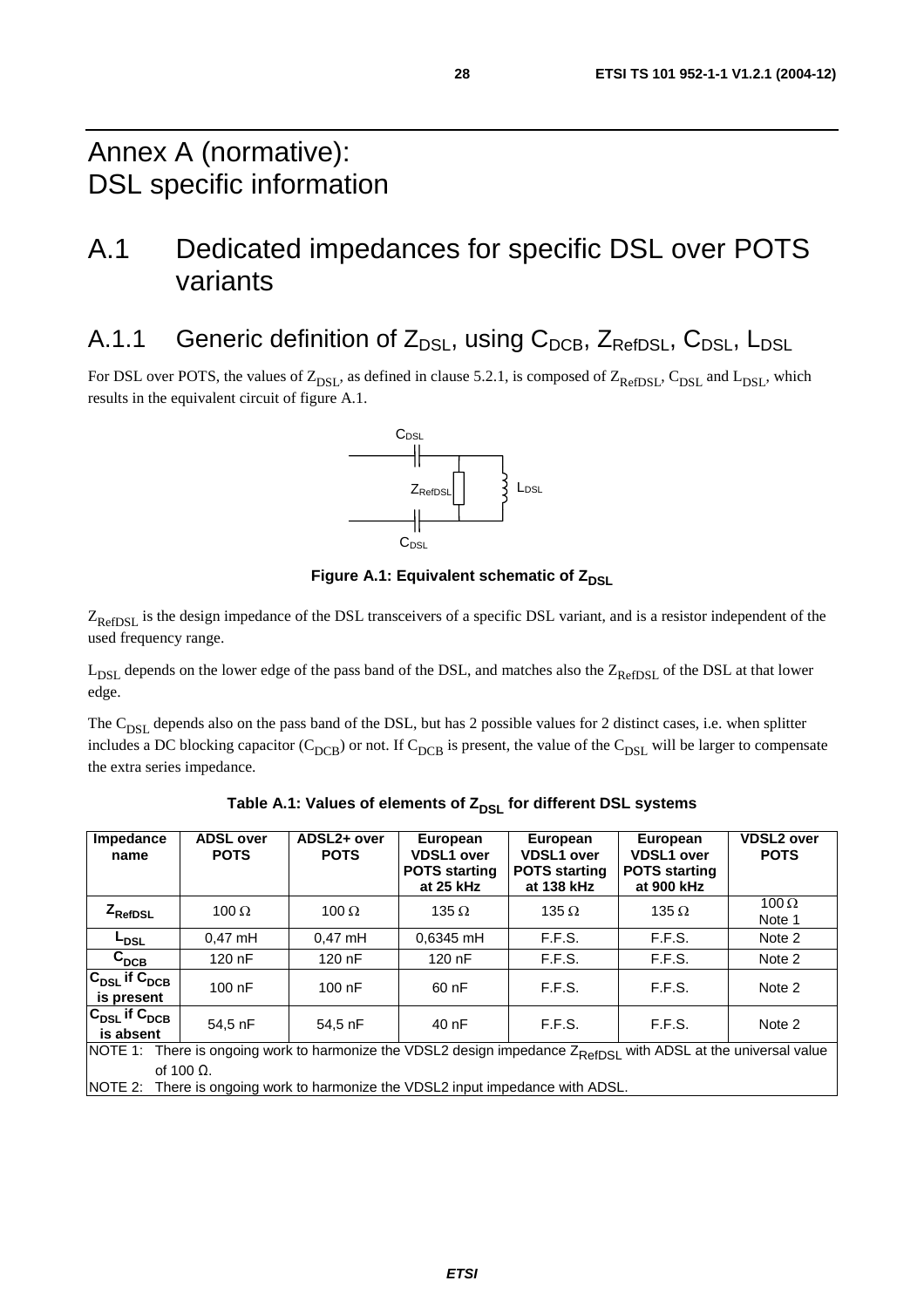### A.1.2 Specific values of  $Z_{\text{RefDSL}}$ ,  $C_{\text{DSL}}$ ,  $L_{\text{DSL}}$  and  $Z_{\text{DSL}}$  for ADSL over **POTS**

For ADSL in general and for ADSL over POTS specifically the value for  $Z_{\text{RefDSL}}$  is 100  $\Omega$ .

For ADSL over POTS  $L_{\text{DSL}}$  is 0,47 mH.

For ADSL over POTS C<sub>DSL</sub> has 2 possible values, depending on the absence or presence of a high pass part in the splitter. This results in 2 possible values for  $Z_{DSL}$ .

For ADSL over POTS, when the splitter does not contain DC blocking capacitors or a higher order series high pass filter, the impedance model of figure A.2 shall be used to terminate the DSL port of the splitter.



#### Figure A.2: Schematic diagram of the impedance Z<sub>DSL</sub> for ADSL over POTS, if blocking capacitors or **higher order series HPF are absent in the splitter filter**

In the case where either DC blocking capacitors or a higher order series high pass filter are present, the impedance network of figure A.3 shall be used to terminate the DSL port of the splitter.



#### Figure A.3: Schematic diagram of the impedance Z<sub>DSL</sub> for ADSL over POTS, if blocking capacitors or **higher order series HPF are present in the splitter filter**

### A.1.3 Specific values of  $Z_{\text{RefDSL}}$  for European VDSL1 over POTS

For European VDSL1 in general and for European VDSL1 over POTS specifically the value for  $Z_{\text{RefDSL}}$  is 135  $\Omega$ .

### A.1.4 Specific values of  $Z_{DSL}$  for European VDSL1 over POTS, starting at 25kHz

For European VDSL1 over POTS, starting at 25 kHz, i.e. using the lower U0 upstream band L<sub>DSL</sub> is 0,6345 mH.

For European VDSL1 over POTS starting at 25 kHz, when the splitter does not contain DC blocking capacitors or a higher order series high pass filter, the impedance model of figure A.4 shall be used to terminate the DSL port of the splitter.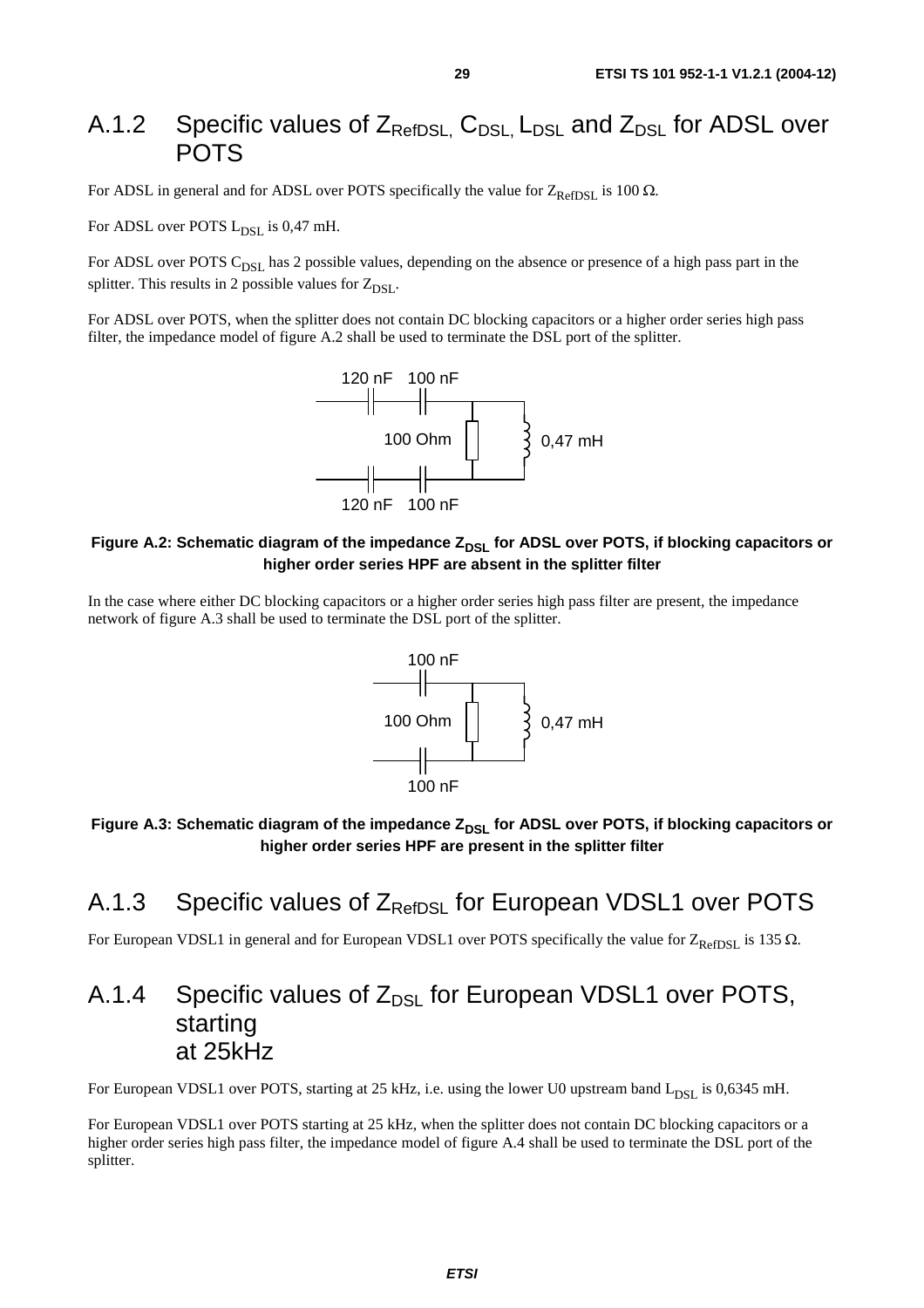

#### Figure A.4: Schematic diagram of the impedance Z<sub>DSL</sub> for European VDSL1 over POTS, starting **at 25 kHz if blocking capacitors or higher order series HPF is absent in the splitter filter**

In the case where either DC blocking capacitors or a higher order series high pass filter is present, the impedance network of figure A.5 shall be used to terminate the DSL port of the splitter.



Figure A.5: Schematic diagram of the impedance Z<sub>DSL</sub> for European VDSL1 over POTS, starting **at 25 kHz if blocking capacitors or higher order series HPF are present in the splitter filter** 

## A.1.5 Specific values of  $Z_{DSL}$  for European VDSL1 over POTS, starting at 138 kHz

These values are under study.

## A.1.6 Specific values of  $Z_{DSL}$  for European VDSL1 over POTS, starting at 900 kHz

These values are under study.

### A.1.7 Specific values of  $Z_{DSL}$  for Universal VDSL2 over POTS

These values are under study.

NOTE: The harmonization of the  $Z_{DSL}$  for VDSL2 with ADSL and its variants is under study.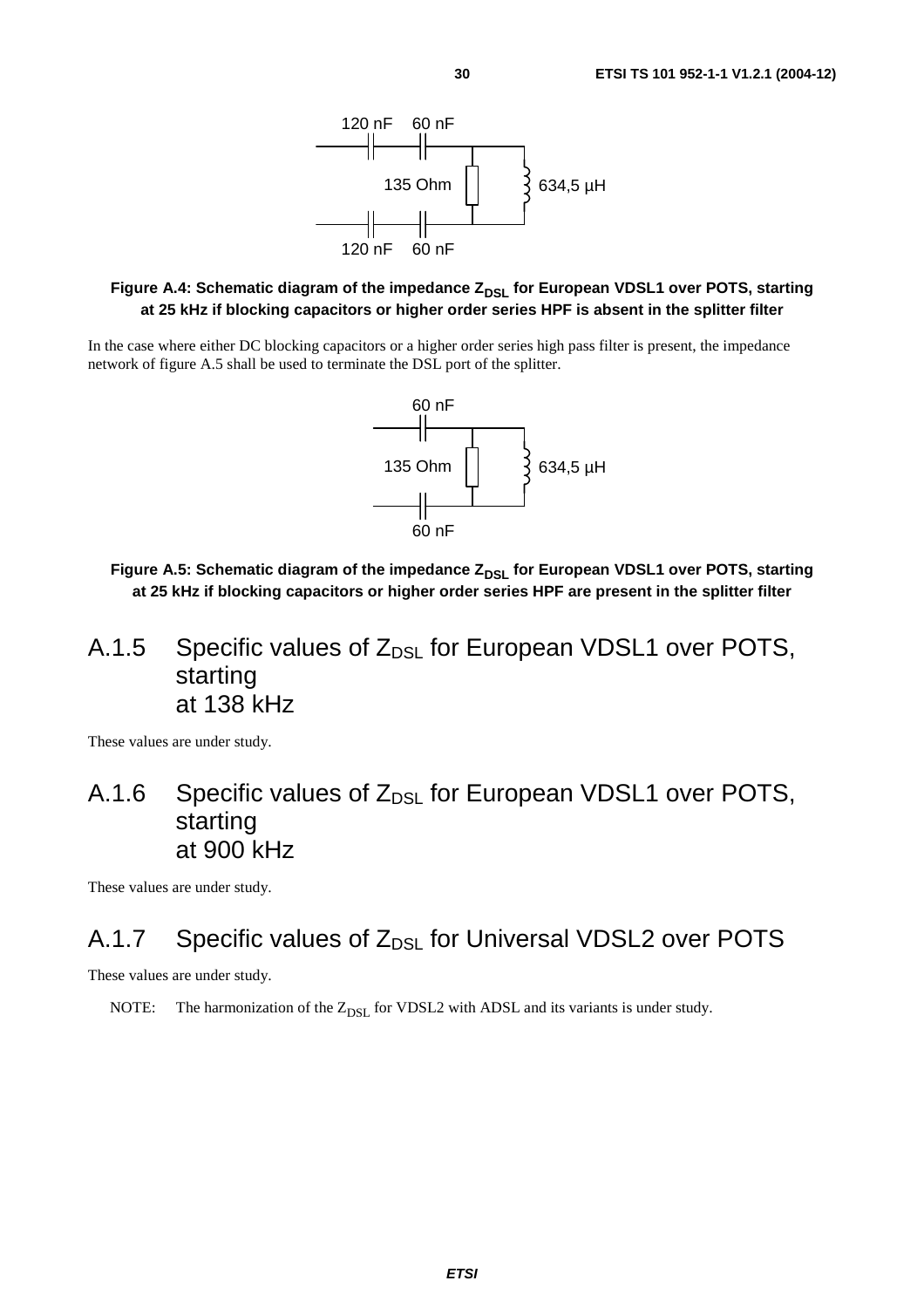## A.2 Dedicated requirements for ADSL over POTS variants

Specific requirements for ADSL over POTS are listed in the following table. Symbols are explained under clause 3.2.

| number                                                                        | ement                      | <b>Clause Requir-</b> Meas. at<br>freq | <b>ADSL or ADSL2</b><br>over POTS | ADSL2+<br>over POTS<br>deployed from<br>the LE | <b>ADSL FDD</b><br>over POTS at the lover POTS at the<br>LE | <b>ADSL FDD</b><br><b>TE</b>  | ADSL2+ over<br>POTS deployed<br>from the cabinet |
|-------------------------------------------------------------------------------|----------------------------|----------------------------------------|-----------------------------------|------------------------------------------------|-------------------------------------------------------------|-------------------------------|--------------------------------------------------|
| 6.2.3                                                                         | $\mathsf{R}_{\mathsf{DC}}$ | DC                                     | 50 $\Omega$                       | 50 $\Omega$                                    | $50 \Omega$                                                 | $50 \Omega$                   | F.F.S.                                           |
| 6.3.1                                                                         | $V_{rd}$                   | $25$ Hz<br>50 Hz                       | 2 V                               | 2V                                             | 2 V                                                         | 2 V                           | 2V                                               |
| 6.4.2.1                                                                       | -PBOnH                     | 1 kHz                                  | 1 dB                              | 1 dB                                           | 1 dB                                                        | 1 dB                          | 1 dB                                             |
| 6.5.1                                                                         | <b>PBOffH</b>              | 1 kHz                                  | 1 dB                              | 1 dB                                           | 1 dB                                                        | 1 dB                          | 1 dB                                             |
| 6.6                                                                           | $RL_{PBOff}$<br>H          | Clause<br>6.6                          | Option A & B<br>in clause 6.6     | Option A & B<br>in clause 6.6                  | Option A & B<br>in clause 6.6                               | Option A & B<br>in clause 6.6 | Option A & B<br>in clause 6.6                    |
| 6.8                                                                           | UaE                        | $f_L - f_H$                            | 50 dB                             | 50 dB                                          | 45 dB                                                       | 45 dB                         | F.F.S.                                           |
|                                                                               |                            | $f_H$ - $f_{Max}$                      | 30 dB                             | 30 dB                                          | 30 dB                                                       | 30 dB                         | F.F.S.                                           |
| 6.9                                                                           | Att <sub>DSLB</sub>        | $[19]$                                 | $[19]$                            | $[19]$                                         | F.F.S.                                                      | F.F.S.                        | F.F.S.                                           |
| 6.9.1                                                                         | IS <sub>DBOn</sub><br>H    | $f_L - f_{M2}$                         | 34 dB                             | 34 dB                                          | F.F.S.                                                      | F.F.S.                        | F.F.S.                                           |
|                                                                               |                            | $f_{M2}$ - $f_{H}$                     | 51 dB                             | 51 dB                                          | F.F.S.                                                      | F.F.S.                        | F.F.S.                                           |
| 6.9.2<br>option A                                                             | IL <sub>DBOffH</sub>       | $f_L - f_H$                            | 55 dB                             | 55 dB                                          | F.F.S.                                                      | F.F.S.                        | F.F.S.                                           |
| 6.9.2<br>option B                                                             | IL <sub>DBOffH</sub>       | $f_L - f_{M1}$                         | 45 dB                             | 45 dB                                          | F.F.S.                                                      | F.F.S.                        | F.F.S.                                           |
|                                                                               |                            | $f_{M1}$ - $f_{H1}$                    | 55 dB                             | 55 dB                                          | F.F.S.                                                      | F.F.S.                        | F.F.S.                                           |
| 6.10.2                                                                        | $\rm N_{\rm DSL}$<br>at TE | $f_A - f_H$                            | - 140 dBm/Hz<br>in 10 kHz BW      | $-140$ dBm/Hz<br>in 10 kHz BW                  | F.F.S.                                                      | F.F.S.                        | F.F.S.                                           |
|                                                                               | $\rm N_{\rm DSL}$<br>at LE | $f_A - f_H$                            | - 125 dBm/Hz<br>in 10 kHz BW      | (- 125 dBm/Hz)<br>in 10 kHz BW                 | F.F.S.                                                      | F.F.S.                        | F.F.S.                                           |
| A.2                                                                           | $f_A$                      |                                        | 26 kHz                            | 26 kHz                                         | F.F.S.                                                      | F.F.S.                        | F.F.S.                                           |
| A.2                                                                           | $f_L$                      | -                                      | 32 kHz                            | 32 kHz                                         | F.F.S.                                                      | F.F.S.                        | F.F.S.                                           |
| A.2                                                                           | $f_{M1}$                   | $\frac{1}{2}$                          | 138 kHz                           | 138 kHz                                        | F.F.S.                                                      | F.F.S.                        | F.F.S.                                           |
| A.2                                                                           | $f_{M2}$                   | $\qquad \qquad \blacksquare$           | 350 kHz                           | 350 kHz                                        | F.F.S.                                                      | F.F.S.                        | F.F.S.                                           |
| A.2                                                                           | $f_H$                      |                                        | 1 104 kHz                         | 2 208 kHz                                      | F.F.S.                                                      | F.F.S.                        | F.F.S.                                           |
| A.2                                                                           | $f_{\text{Max}}$           |                                        | 5 MHz                             | 5 MHz (Note 1)                                 | F.F.S.                                                      | F.F.S.                        | F.F.S.                                           |
| NOTE:<br>The value was kept at 5 MHz, similar to ADSL with 1,1 MHz bandwidth. |                            |                                        |                                   |                                                |                                                             |                               |                                                  |

|  |  | Table A.2: Dedicated requirements for ADSL systems |  |
|--|--|----------------------------------------------------|--|
|--|--|----------------------------------------------------|--|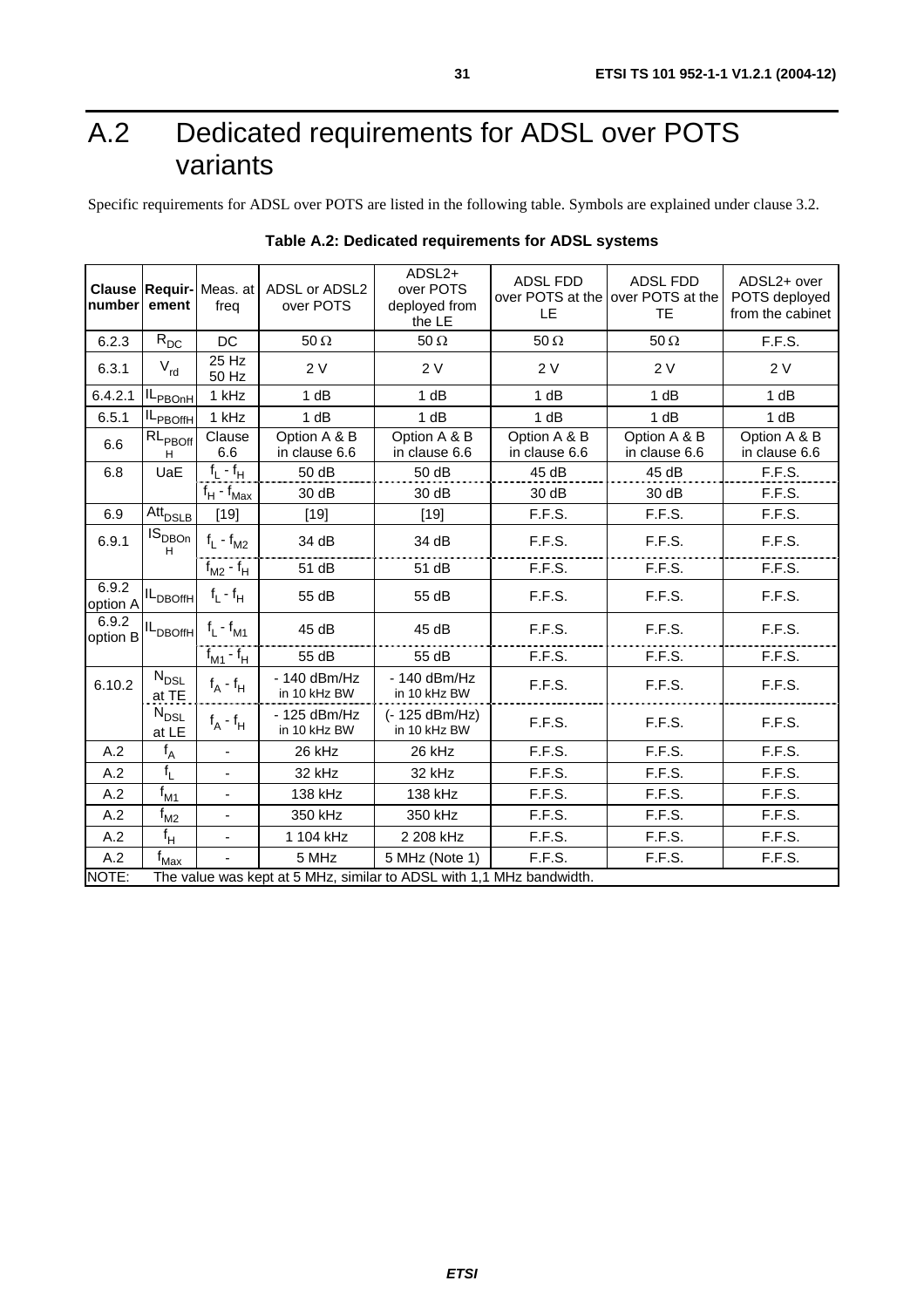## A.3 Dedicated requirements for VDSL over POTS variants

Specific requirements for VDSL over POTS are listed in the following table. Symbols are explained under clause 3.2.

| <b>Clause</b>                                                                                                                                                                                                                                                                                                                                                                                                                                                                                                                                                                                                                           | Requir-                       | Meas. at                               |                                             | VDSL over POTS VDSL over POTS | <b>VDSL over POTS</b> |
|-----------------------------------------------------------------------------------------------------------------------------------------------------------------------------------------------------------------------------------------------------------------------------------------------------------------------------------------------------------------------------------------------------------------------------------------------------------------------------------------------------------------------------------------------------------------------------------------------------------------------------------------|-------------------------------|----------------------------------------|---------------------------------------------|-------------------------------|-----------------------|
| number                                                                                                                                                                                                                                                                                                                                                                                                                                                                                                                                                                                                                                  | ement                         | freq                                   | starting at 25 kHz                          | starting at                   | starting at           |
|                                                                                                                                                                                                                                                                                                                                                                                                                                                                                                                                                                                                                                         |                               |                                        | (note 1)                                    | 138 kHz                       | 900 kHz               |
| 6.2.3                                                                                                                                                                                                                                                                                                                                                                                                                                                                                                                                                                                                                                   | $R_{DC}$                      | DC                                     | $50 \Omega$<br>(note 1)                     | F.F.S.                        | F.F.S.                |
| 6.3.1                                                                                                                                                                                                                                                                                                                                                                                                                                                                                                                                                                                                                                   | $V_{rd}$                      | $25$ Hz<br>50 Hz                       | 2V<br>(note 1)                              | F.F.S.                        | F.F.S.                |
| 6.4.2.1                                                                                                                                                                                                                                                                                                                                                                                                                                                                                                                                                                                                                                 | IL <sub>PBOnH</sub>           | 1 kHz                                  | 1 dB<br>(note 1)                            | F.F.S.                        | F.F.S.                |
| 6.5.1                                                                                                                                                                                                                                                                                                                                                                                                                                                                                                                                                                                                                                   | IL <sub>PBOffH</sub>          | 1 kHz                                  | 1 dB<br>(note 1)                            | F.F.S.                        | F.F.S.                |
| 6.6                                                                                                                                                                                                                                                                                                                                                                                                                                                                                                                                                                                                                                     | $RL_{PBOff}$<br>н             | range                                  | Option A & B<br>in clause 6.6               | F.F.S.                        | F.F.S.                |
| 6.8                                                                                                                                                                                                                                                                                                                                                                                                                                                                                                                                                                                                                                     | UaE                           | $f_1 - f_H$                            | 45 dB (?)                                   | F.F.S.                        | F.F.S.                |
|                                                                                                                                                                                                                                                                                                                                                                                                                                                                                                                                                                                                                                         | UaE                           | $f_H - f_{Max}$                        | 30 dB                                       | F.F.S.                        | F.F.S.                |
| 6.9                                                                                                                                                                                                                                                                                                                                                                                                                                                                                                                                                                                                                                     | Att <sub>DSLB</sub>           | $[20]$                                 | $[20]$                                      | F.F.S.                        | F.F.S.                |
| 6.9.1                                                                                                                                                                                                                                                                                                                                                                                                                                                                                                                                                                                                                                   | IS <sub>DBOn</sub><br>H.      | ${\sf f}_{\sf L}$ - ${\sf f}_{\sf M2}$ | 34 dB                                       | F.F.S.                        | F.F.S.                |
|                                                                                                                                                                                                                                                                                                                                                                                                                                                                                                                                                                                                                                         |                               | $f_{M2} - f_H$                         | 51 dB                                       | F.F.S.                        | F.F.S.                |
| 6.9.2<br>option A                                                                                                                                                                                                                                                                                                                                                                                                                                                                                                                                                                                                                       | IL <sub>DBOffH</sub>          | $f_1 - f_H$                            | 55 dB                                       | F.F.S.                        | F.F.S.                |
| 6.9.2<br>option B                                                                                                                                                                                                                                                                                                                                                                                                                                                                                                                                                                                                                       | IL <sub>DBOffH</sub>          | $f_L - f_{M1}$                         | 45 dB                                       | F.F.S.                        | F.F.S.                |
|                                                                                                                                                                                                                                                                                                                                                                                                                                                                                                                                                                                                                                         |                               | $f_{M1} - f_H$                         | 55 dB                                       | F.F.S.                        | F.F.S.                |
| 6.10.2                                                                                                                                                                                                                                                                                                                                                                                                                                                                                                                                                                                                                                  | $N_{\text{DSL}}$ at<br>TE     | $f_A - f_H$                            | - 140 dBm/Hz<br>in 10 kHz BW                | F.F.S.                        | F.F.S.                |
|                                                                                                                                                                                                                                                                                                                                                                                                                                                                                                                                                                                                                                         | ${\rm N}_{\rm{DSL}}$<br>at LE | $f_A - f_H$                            | $(-125 dBm/Hz)$<br>in 10 kHz BW<br>(note 2) | F.F.S.                        | F.F.S.                |
| A.3                                                                                                                                                                                                                                                                                                                                                                                                                                                                                                                                                                                                                                     | $f_A$                         | $\blacksquare$                         | 26 kHz                                      | F.F.S.                        | F.F.S.                |
| A.3                                                                                                                                                                                                                                                                                                                                                                                                                                                                                                                                                                                                                                     | $f_1$                         | $\blacksquare$                         | 32 kHz                                      | F.F.S.                        | F.F.S.                |
| A.3                                                                                                                                                                                                                                                                                                                                                                                                                                                                                                                                                                                                                                     | $f_{M1}$                      | $\blacksquare$                         | 138 kHz                                     | F.F.S.                        | F.F.S.                |
| A.3                                                                                                                                                                                                                                                                                                                                                                                                                                                                                                                                                                                                                                     | $f_{M2}$                      | $\blacksquare$                         | 350 kHz                                     | F.F.S.                        | F.F.S.                |
| A.3                                                                                                                                                                                                                                                                                                                                                                                                                                                                                                                                                                                                                                     | $f_{H_1}$                     |                                        | 12 MHz                                      | F.F.S.                        | F.F.S.                |
| A.3                                                                                                                                                                                                                                                                                                                                                                                                                                                                                                                                                                                                                                     | $f_{\text{Max}}$              |                                        | F.F.S.                                      | F.F.S.                        | F.F.S.                |
| NOTE 1:<br>The values for VDSL over POTS starting at 25 kHz were obtained by<br>copying the values required for ADSL over POTS. However, this type of<br>VDSL seems to be installed at the Local Exchange, which means that<br>the POTS line length is essentially limited. This means that the<br>requirements labelled with "note 1" are unnecessarily strong. Indeed, a<br>VDSL splitter can add more insertion losses on a shorter POTS line.<br>This will reduce the complexity of the device and/or improve the<br>achievable performance.<br>NOTE 2:<br>By the editor: The value of the noise at a VDSL upstream receiver in the |                               |                                        |                                             |                               |                       |
| LE (or in the cabinet at the LE side) has not yet been correctly defined.                                                                                                                                                                                                                                                                                                                                                                                                                                                                                                                                                               |                               |                                        |                                             |                               |                       |

**Table A.3: Dedicated requirements for VDSL systems**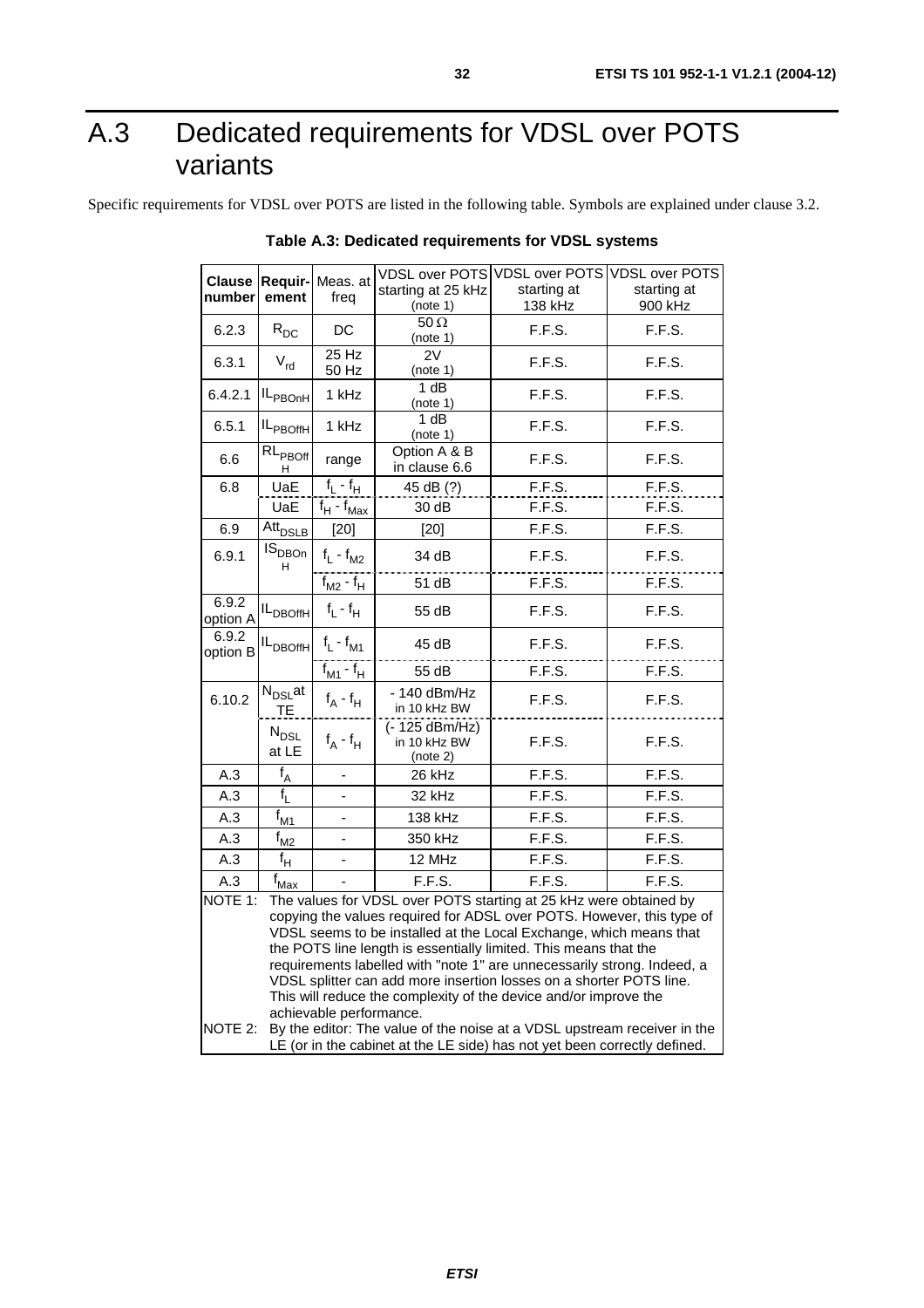## Annex B (informative): Test related to POTS transient effects (see clause 6.13)

NOTE 1: The need for this test and test method is for further study. The remaining text including figure B.1 in this clause reflects a former version of this test, which is included for information only.

The test set-up is shown in figure B.1. It consists of a switch with an on/off transition time of less than 2  $\mu$ s on the POTS port. The resistors  $R_{\text{SOLRCE}}$  are set at 1 k $\Omega$ . The DC source is set to 48 V.

The signal V<sub>1</sub> measured across the 1 k $\Omega$ , due to each change of state of the switch S<sub>1</sub>, should be less than 2 V p-p and the main lobe of the Fourier Transform of the transient has its peak at a frequency less than 15 kHz. This applies to both the on and off hook transitions of switch  $S_1$ .

NOTE 2: A possible implementation of switch  $S_1$  is given in TR 101 728 [5].



**Figure B.1: Test circuit for large signal test** 

NOTE 3: In some cases there could be disturbances from POTS TE that could show a degree of asymmetry at higher frequencies, and therefore common mode suppression methods for splitters are under study.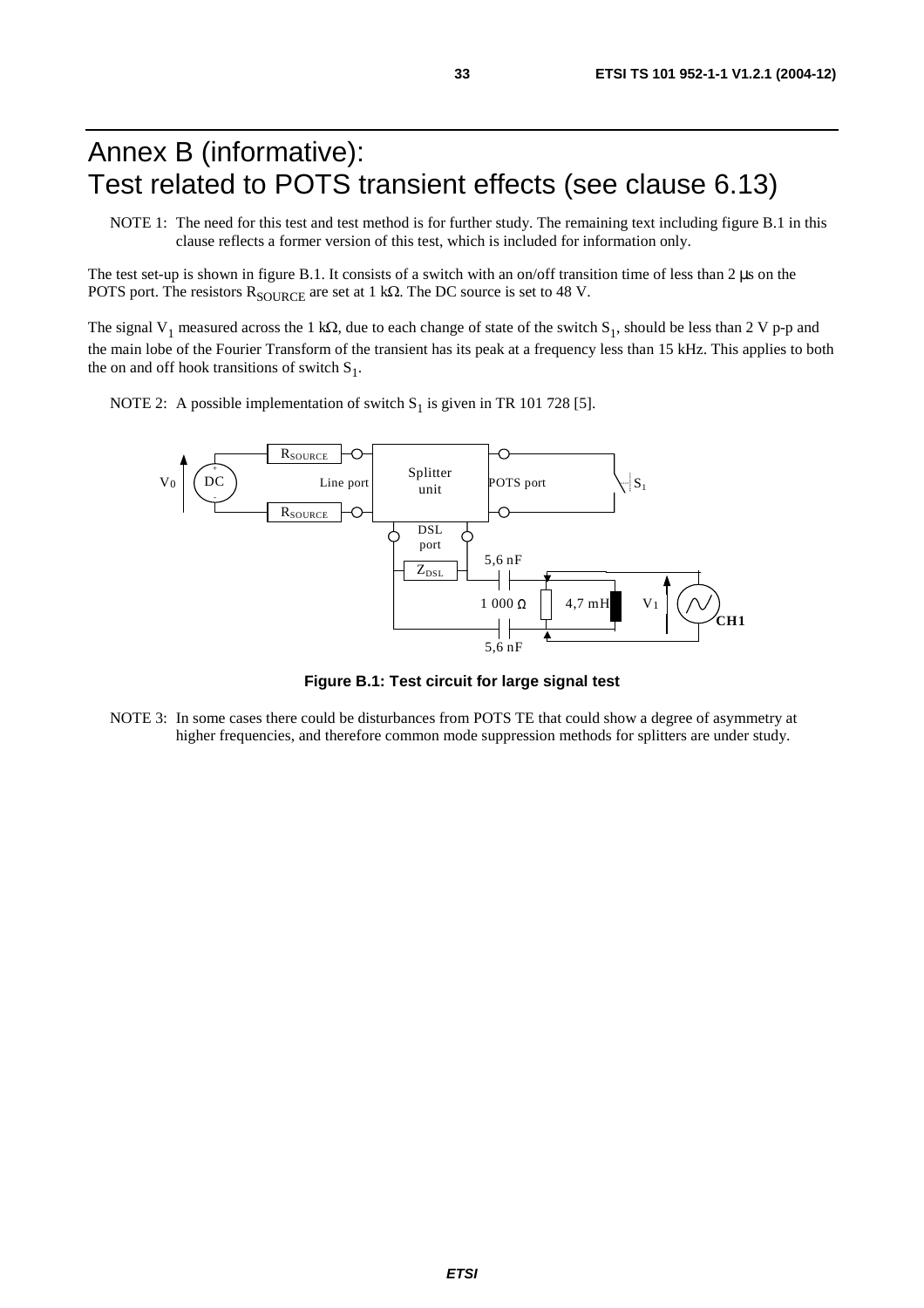## Annex C (informative): Bibliography

ITU-T Recommendation G.117: "Transmission aspects of unbalance about earth".

ETSI EN 300 001: "Attachments to the Public Switched Telephone Network (PSTN); General technical requirements for equipment connected to an analogue subscriber interface in the PSTN".

ETSI TS 101 270-1 (V1.2.1): "Transmission and Multiplexing (TM); Access transmission systems on metallic access cables; Very high speed Digital Subscriber Line (VDSL); Part 1: Functional requirements".

ETSI TR 101 953-1-2: "Access network xDSL transmission filters; Part 1: ADSL splitters for European deployment; Sub-part 2: Testing methods for High Pass part of ADSL/POTS splitters".

ETSI TS 101 952-2-1: "Access network xDSL transmission filters: Part 2: VDSL splitters for European deployment; Sub-part 1: Specification of the low pass part of VDSL/POTS splitters".

ETSI TR 101 953-2-2: Access network xDSL transmission filters; Part 2: VDSL splitters for European deployment; Sub-part 2: Specification of testing methods for high pass part of VDSL/POTS splitters".

ETSI TS 102 080: "Transmission and Multiplexing (TM); Integrated Services Digital Network (ISDN) basic rate access; Digital transmission system on metallic local lines".

ITU-T Recommendation G.992.1: "Asymmetricaldigital subscriber line (ADSL) transceivers".

ITU-T Recommendation G.992.3: "Asymmetric digital subscriber line transceivers 2 (ADSL2)".

ITU-T Recommendation G.992.5: "Asymmetrical Digital Subscriber Line (ADSL) transceivers - Extended bandwidth ADSL2 (ADSL2+)".